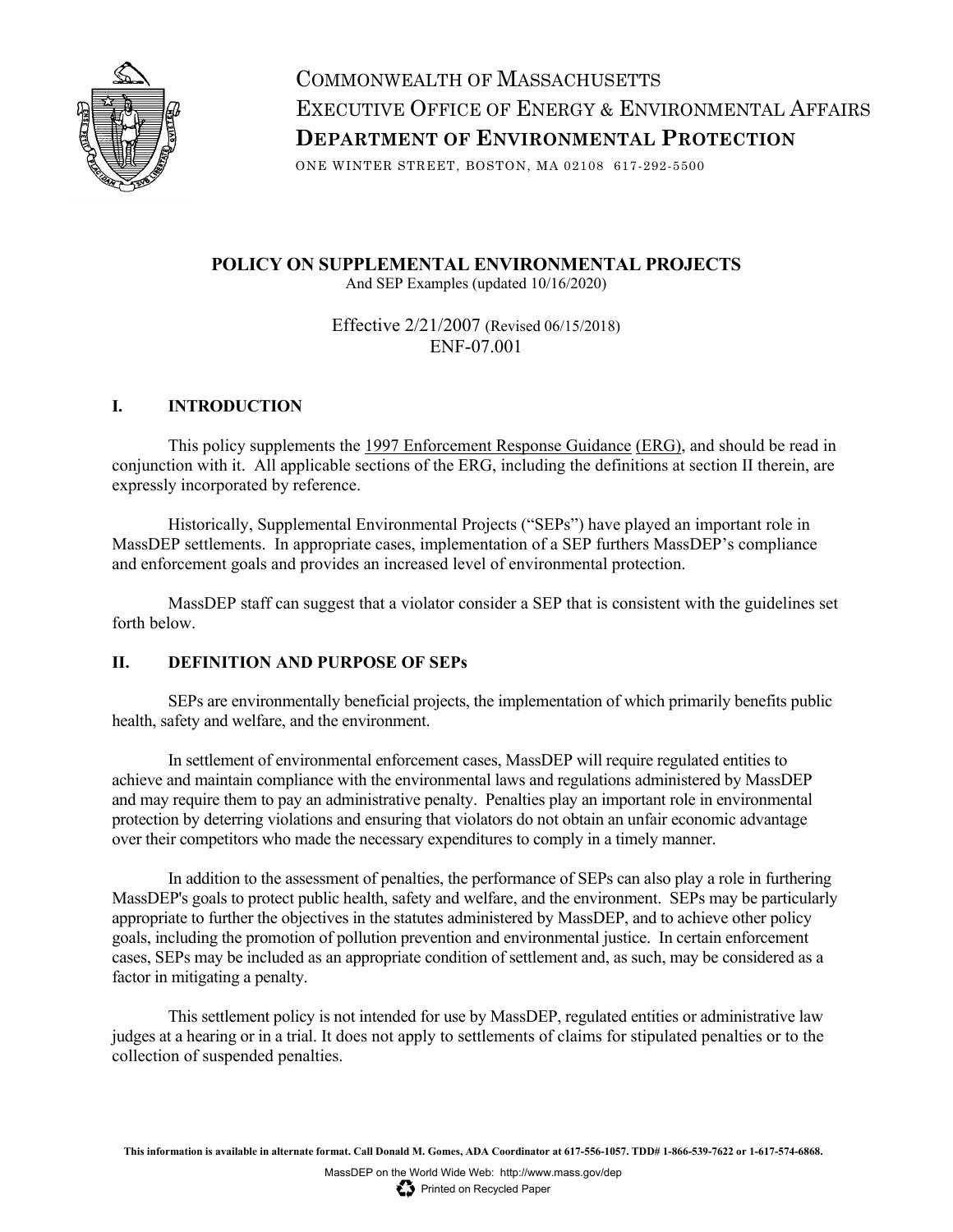#### **III. LEGAL GUIDELINES**

#### **A**. **AGENCY DISCRETION**

Acceptance of a SEP as part of a settlement is solely within the discretion of MassDEP. MassDEP is under no obligation to approve any SEP.

#### **B. ADMINISTRATIVE CONSENT ORDER**

As an express condition of any SEP approval, the regulated person or entity seeking the SEP will be subject to the terms of an Administrative Consent Order ("ACO"). Provisions of such an ACO will require, inter alia, the timely submission of certain reports required by MassDEP. These may include, for example, SEP designs and SEP implementation plans. ACOs will require timely verification of SEP completion.

#### **C. 'GEOGRAPHICAL LOCATION' AND 'NEXUS' REQUIREMENTS**

Where feasible, a SEP approved by MassDEP must be located in the geographical area where the violations occurred. In addition, any SEP approved by MassDEP must have a sufficient '**nexus**', meaning that it must be substantially related to the type of violation that is the subject of the administrative enforcement action.

1) A nexus relationship can be shown where the proposed SEP:

a) advances at least one of the declared objectives of the environmental statutes that form the basis of the underlying enforcement action, although a SEP can neither be inconsistent with, nor reduce the stringency or timeliness of requirements of environmental statutes and regulations; and either

b) remediate's or reduces the actual or probable overall environmental or public health impacts or risks to which the violation at issue contributes; or

c) is designed to reduce the likelihood that similar violations will occur in the future.

#### **D. AGENCYS' LIMITED ROLE**

An Agency's role relative to the performance of any SEP is limited. In particular:

1) MassDEP or any other state agency can have no role in managing or otherwise administering funds that may be set aside or escrowed for performance of a SEP, although MassDEP retains regulatory authority to oversee a project, ensure that it is implemented pursuant to the provisions of a consent order, and establish a basis for legal recourse if the project is not adequately performed;

2) A SEP may not provide MassDEP or any other state agency with additional resources with which to perform any activity for which public funds are specifically appropriated, nor can a SEP appear to be an expansion of an existing program administered by MassDEP or any other state agency.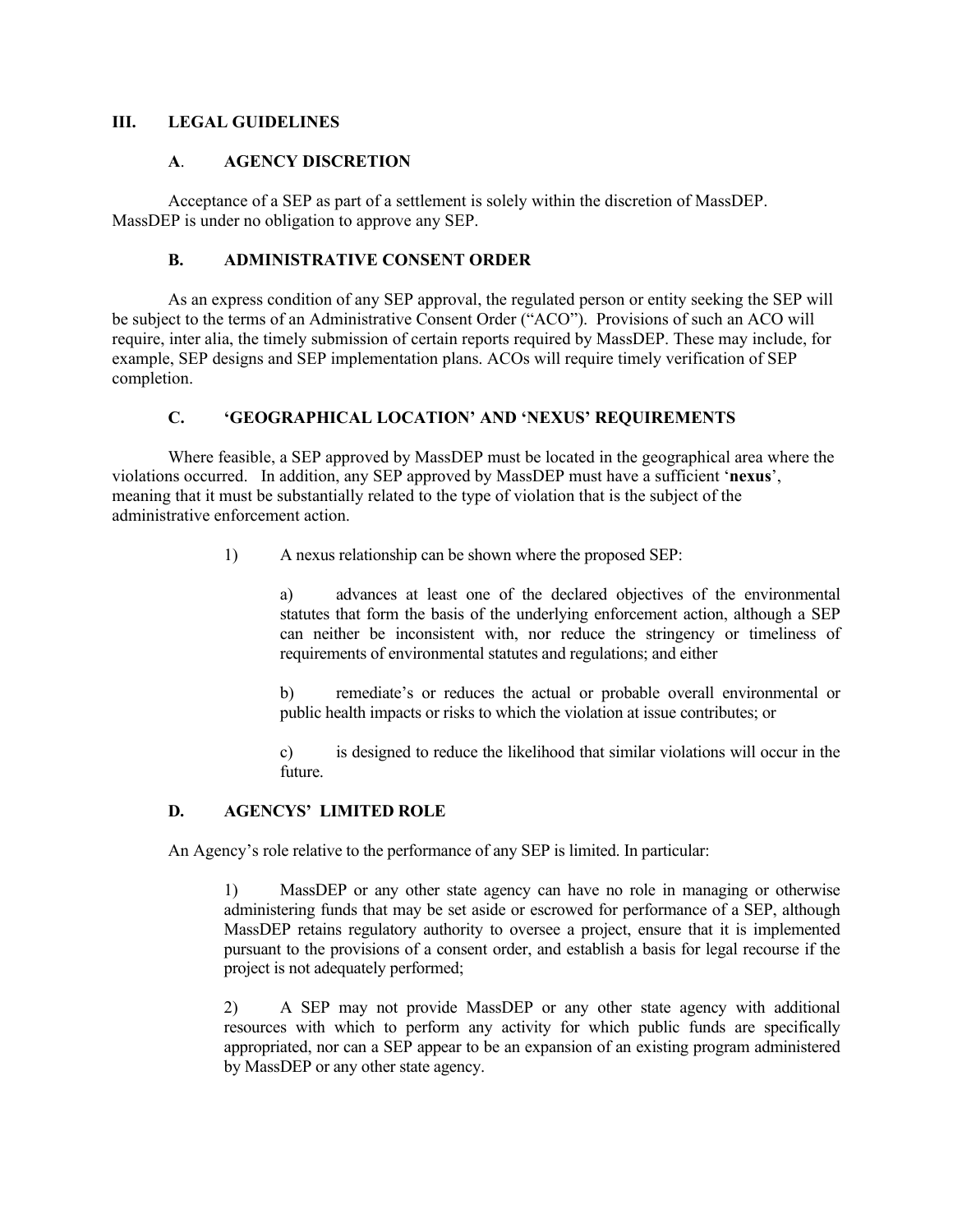3) A SEP must be performed either by the regulated entity itself (using its own employees) and/or by its by contractors or consultants. Non-profit organizations, such as universities and public interest groups, may function as contractors or consultants.

#### **IV. SEP GENERAL REQUIREMENTS AND FACTORS**

#### **A. SEP NOT REQUIRED BY REGULATION**

Since the main purpose of this policy is to obtain public health or environmental benefits that may not otherwise have occurred outside the terms of the settlement, proposed projects cannot otherwise be required by regulation.

#### **B. SEP IS 'POST-VIOLATION'**

Since any proposed project that is considered by MassDEP arises in the context of and as a result of MassDEP enforcement, no project that has been authorized or undertaken by the regulated entity prior to the identification by MassDEP of the underlying violation will be approved.

#### **C. SEP MITIGATION FACTORS**

Consistent with penalty assessment criteria at M.G.L. c. 21A and the implementing regulations at 310 CMR 5.25, MassDEP may consider "good faith" and "public interest" as factors in mitigating a penalty. MassDEP may consider these factors in the context of a SEP when a regulated entity demonstrates that it:

1) has the financial ability to correct all noncompliance; and

2) either has remediated any harm it caused, is capable of completing future remedial work, or is in current compliance with the requirements of M.G.L. c. 21E and/or other remedial requirements.

If a regulated entity claims that payment of any penalty or the performance of a SEP will impede its ability to comply or perform a remedial measure, then MassDEP will not consider mitigating the penalty through performance of a SEP. (MassDEP may, however mitigate a penalty on the basis of other penalty mitigation policies or factors required to be considered pursuant to M.G.L. c. 21A, sec. 16 and the implementing regulations at 310 CMR 5.25.)

#### **V. ENVIRONMENTAL JUSTICE**

Certain segments of the Commonwealth's population are disproportionately burdened by pollutant exposure. Emphasizing SEPs in communities where environmental justice issues are present helps to ensure that persons who spend significant portions of their time in areas, or depend on food and water sources located near where the violations occur, would be protected. "Environmental Justice" is an overarching MassDEP goal and not a specific technique or process. As such, it does not fall within a SEP Category, but rather is a compelling reason for the approval and implementation of SEPs in communities where environmental justice may be an issue and where there exists the requisite nexus described above in section III .

#### **VI. GENERAL SEP CATEGORIES**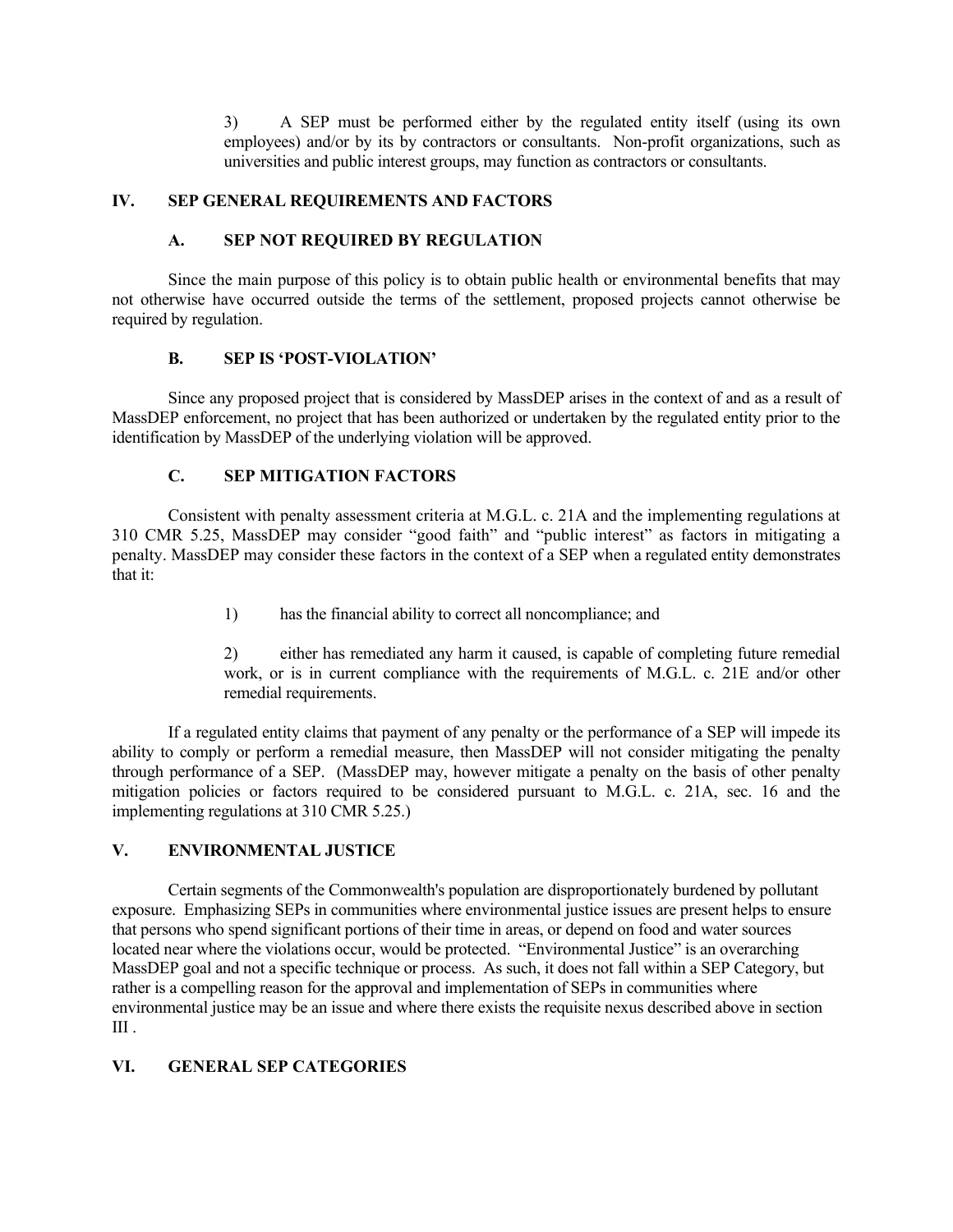#### **A. POLLUTION PREVENTION PROJECTS**

#### **1) Pollution Assessment**

A pollution prevention project may entail or include a pollution prevention assessment that is a systematic, internal review of processes and operations that is designed to provide information and opportunities to reduce the use, production, and generation of toxic material and other wastes.

For the purpose of determining the actual SEP cost, and thereby determining the extent to which a penalty may be mitigated, credit may be given only for the direct costs associated with pollution prevention SEP assessment. Because future costs may be too difficult to calculate, credit for costs to be incurred for implementing actions or recommendations identified in the assessment can be given where such costs are clearly identified and earmarked at the time of settlement.

#### **2) Source Reduction**

A pollution prevention project can also be one that reduces the generation of pollution through "source reduction," i.e., any practice that reduces the amount of any hazardous substance, pollutant or contaminant entering any waste stream or otherwise being released into the environment, prior to recycling, treatment or disposal.

Examples include:

input substitution and product reformulation, such as replacing a toxic substance or raw material with a non-toxic or significantly less toxic substance;

- redesigning or modernizing operations and equipment; or
- improving operation and maintenance controls.

#### **B. POLLUTION REDUCTION PROJECTS**

If the pollutant or waste stream already has been or will be generated or released, a pollution reduction approach to capture such pollutant or waste may, after it has been released, be appropriate. Pollution reduction may include the installation of more effective end-of-process control or treatment technology. This also includes "out-of-process recycling," wherein industrial waste collected after the manufacturing process and/or consumer waste materials are used as raw materials for production off-site, reducing the need for treatment, disposal, or consumption of energy or natural resources. Such a project must significantly decrease the release of pollutants to the environment.

#### **C. ENVIRONMENTAL ENHANCEMENT PROJECTS**

Environmental enhancement projects include conservation, protection, and restoration projects that go beyond addressing damage caused by the violation. They conserve and protect the condition of the geographic area, ecosystem, or watershed that was adversely affected.

Environmental enhancement projects may be used to protect or restore natural environments, such as ecosystems or watersheds, and to retrofit or reduce the environmental impact of man-made environments, such as facilities and buildings. Projects in this category may include, but are not limited to installation of, or retrofitting facilities with best management practices (BMPs), water conservation projects, land purchase and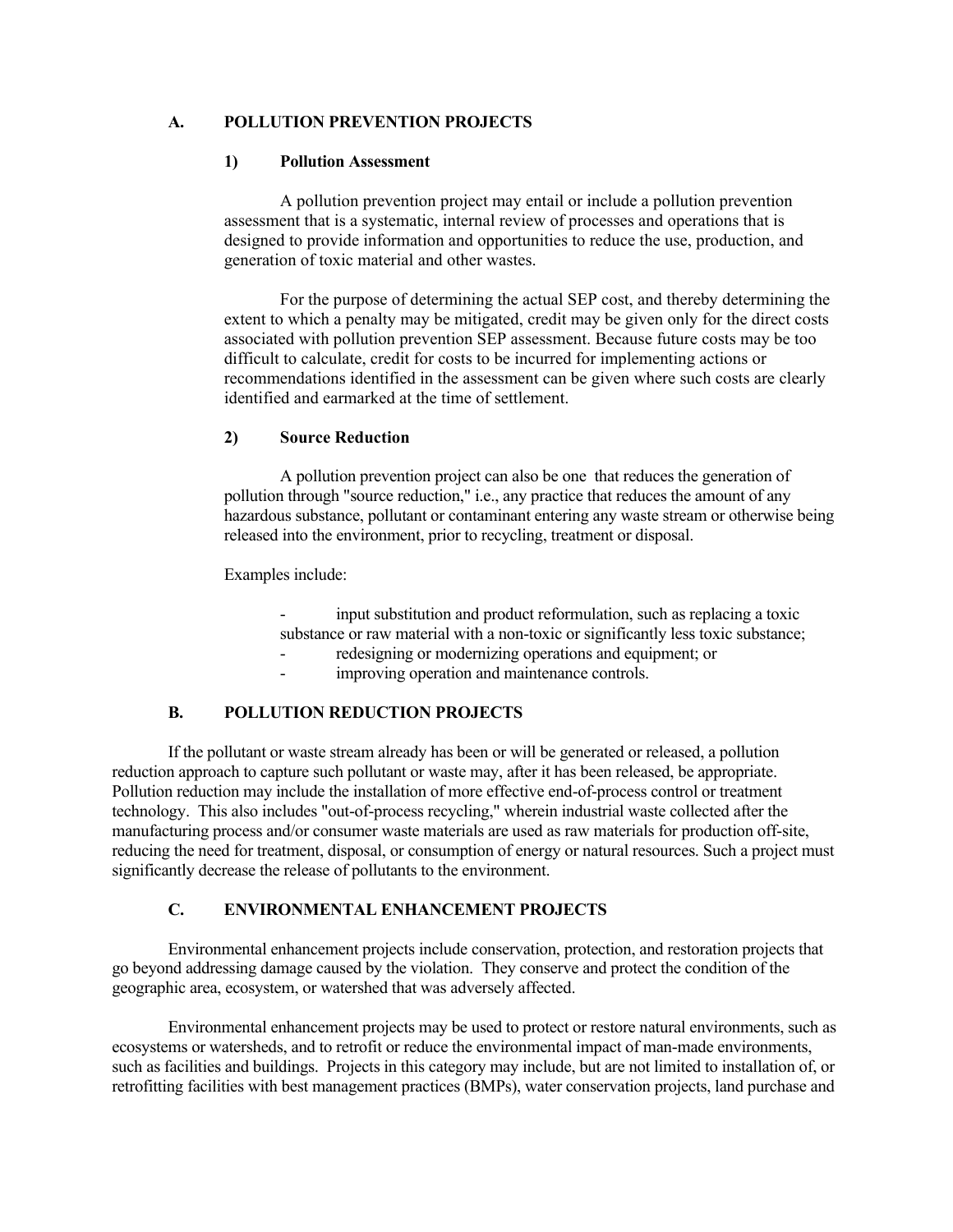donation for conservation and recreational purposes, creation of conservation easements, wetlands restoration and replication projects, and remedial actions conducted pursuant to M.G.L. Chapter 21E.

#### **D. ENVIRONMENTAL EDUCATION AND AWARENESS PROJECTS**

Consistent with the nexus requirement for all SEPs, achieving added environmental benefit in a particular sector can sometimes be achieved with appropriate education and awareness projects that are specifically tailored to advance or enhance environmental protection. MassDEP retains the right to deny approval for any such SEP that, in its view, can not be adequately implemented, is overly broad, or does not otherwise significantly further MassDEP's interest in benefiting public health, safety, welfare, and the environment.

Environmental education and awareness projects can provide training, publications, or technical support to the regulated community or to the public at large for the purpose of achieving compliance with environmental regulations; reducing the generation, release, or disposal of pollutants beyond legal requirements; or educating the public about environmental protection and resource conservation.

Any material proposed for publication pursuant to an environmental education and awareness SEP is subject to MassDEP review and approval. In addition, any such proposed material must include an express statement that the project has been undertaken as part of settling an enforcement action brought by MassDEP.

## **E. SCIENTIFIC RESEARCH, MONITORING, AND DATA COLLECTION PROJECTS**

A scientific research, monitoring, and/or data collection project can further an understanding of the environmental conditions of a natural resource or the methods that can be employed to restore the resource. Projects in this category may include public health projects that evaluate human health impacts where pollution has been released into the environment.

## **F. EMERGENCY PREPAREDNESS AND COMPLIANCE PROJECTS**

These projects enable local communities in the geographical area of the violation to plan for and effectively respond to an event that may threaten public health, safety, or the environment. Projects can include public outreach, education or assistance regarding associated environmental risks in the community.

#### **VII. SEP EXAMPLES**

MassDEP staff can encourage regulated entities to consider an acceptable SEP and can direct such entities to SEP lists and related databases, like those described below, as well as to other SEP related sources of information that may be maintained by EPA and other government related entities. MassDEP is under no obligation, however, to approve any particular SEP proposed by any particular entity.

#### **A. PREVIOUSLY APPROVED SEPs**

Consistent with the goal of achieving enhanced environmental benefit and protection, MassDEP has approved appropriate SEPs in a variety of negotiated settlements. Some recent examples of such SEPs can be seen in Appendix A at the end of this document.

#### **B. INITIATIVES AS A SOURCE OF SEPs**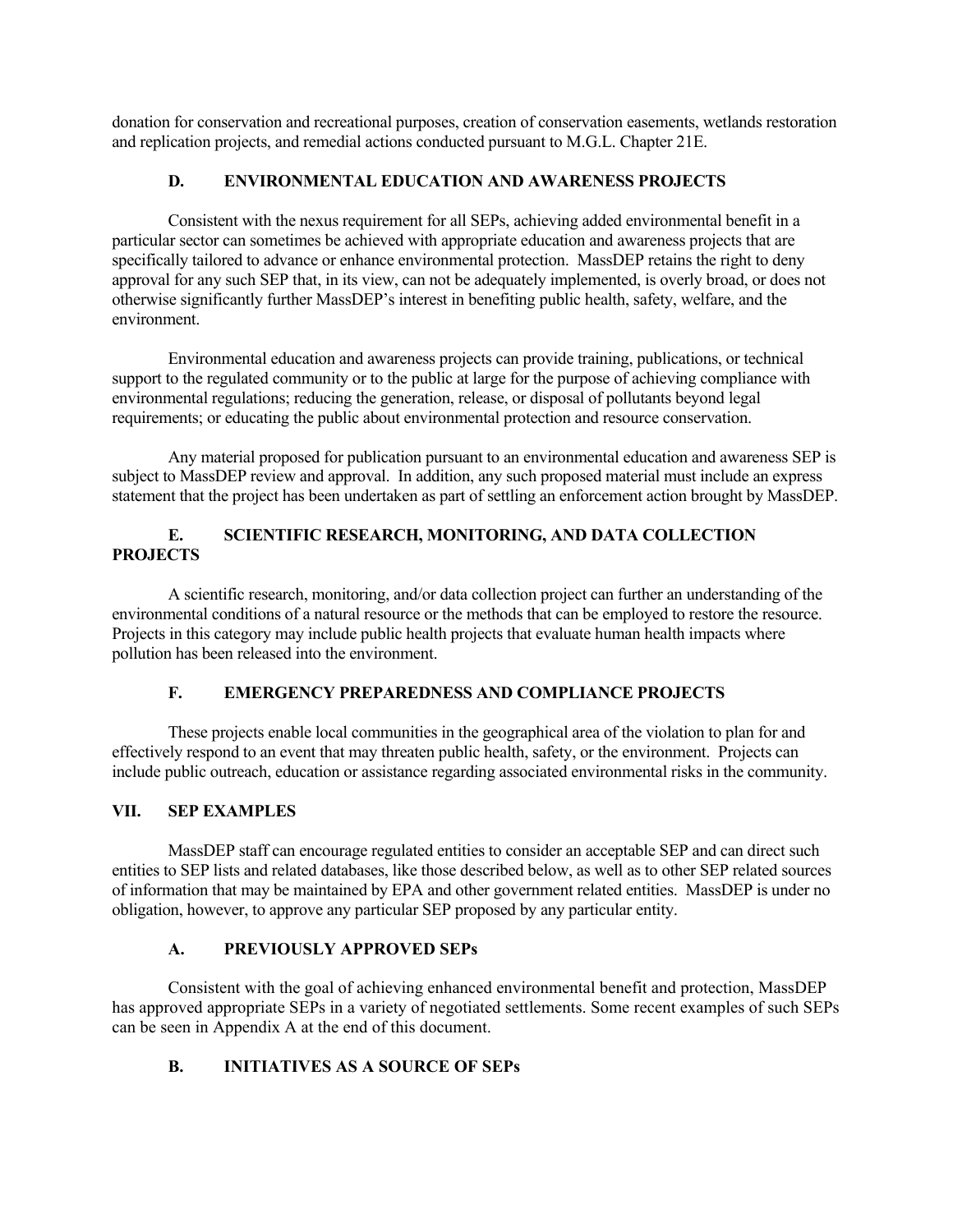Aspects of the requisite nexus for an appropriate SEP can sometimes be found by applying the facts of a particular enforcement case against MassDEP's current initiatives, priorities and activities. For example, MassDEP is committed to encouraging energy conservation, including the promotion of green building and the use of renewable energy sources. Information on such agency matters can be found at mass.gov/DEP (see various links to Bureaus; Programs; and Enforcement and Compliance.)

MassDEP is also committed to assisting municipalities that are covered under a Municipal Separate Storm Sewer System (MS4) permit issued by the United States Environmental Protection Agency. Compliance with these permits may require infrastructure upgrades to improve municipalities' abilities to address the environmental effects of climate change. SEPs that enhance infrastructure upgrades, and go beyond what is otherwise required by MS4 can further municipal and Department goals to address climate change.

#### **VIII. INCENTIVES FOR PERFORMING A SEP**

Where a proposed SEP falls within the guidelines and parameters set forth in this policy, MassDEP may exercise its enforcement discretion by providing the following incentives to encourage the performance of SEPs.

When determining a settlement of the penalty amount, MassDEP will consider the costs to be incurred by a regulated entity in performing a SEP, a process involving the following steps:

1) MassDEP will calculate the full appropriate penalty, including economic benefit;

2) The Respondent will prepare for MassDEP approval a report identifying and explaining the basis for the cost of the SEP.

3) After approving the basis for the SEP Cost, MassDEP will compare the SEP Cost to the full appropriate penalty amount to determine what portion of the penalty may be mitigated by the SEP.

Unless MassDEP determines that a particular SEP is subject to special consideration, as described in Section IX below, any proposed SEP must collect at least 25% of the full appropriate penalty amount or collect the economic benefit, whichever is greater, even in cases where the SEP cost may not be fully offset.

MassDEP may collect more than the portion of the full appropriate penalty amount where it must allocate MassDEP resources to monitoring and reviewing implementation of the SEP; or where the SEP is likely to generate a cost savings to the regulated entity (i.e.: pollution prevention project).

#### **IX. SPECIAL SEP CONSIDERATIONS**

#### **A. GOVERNMENTAL ENTITIES**

Subject to MassDEP's discretion, and on a case-by-case basis, up to 100% mitigation of a penalty may be appropriate in certain enforcement action involving local or state governmental entities. Request for approval of such a SEP shall be made to the Director of the Office of Enforcement and General Counsel, in consultation with the Deputy Commissioner, prior to consideration and approval by the Commissioner.

#### **B. SIGNIFICANT ENVIRONMENTAL BENEFIT**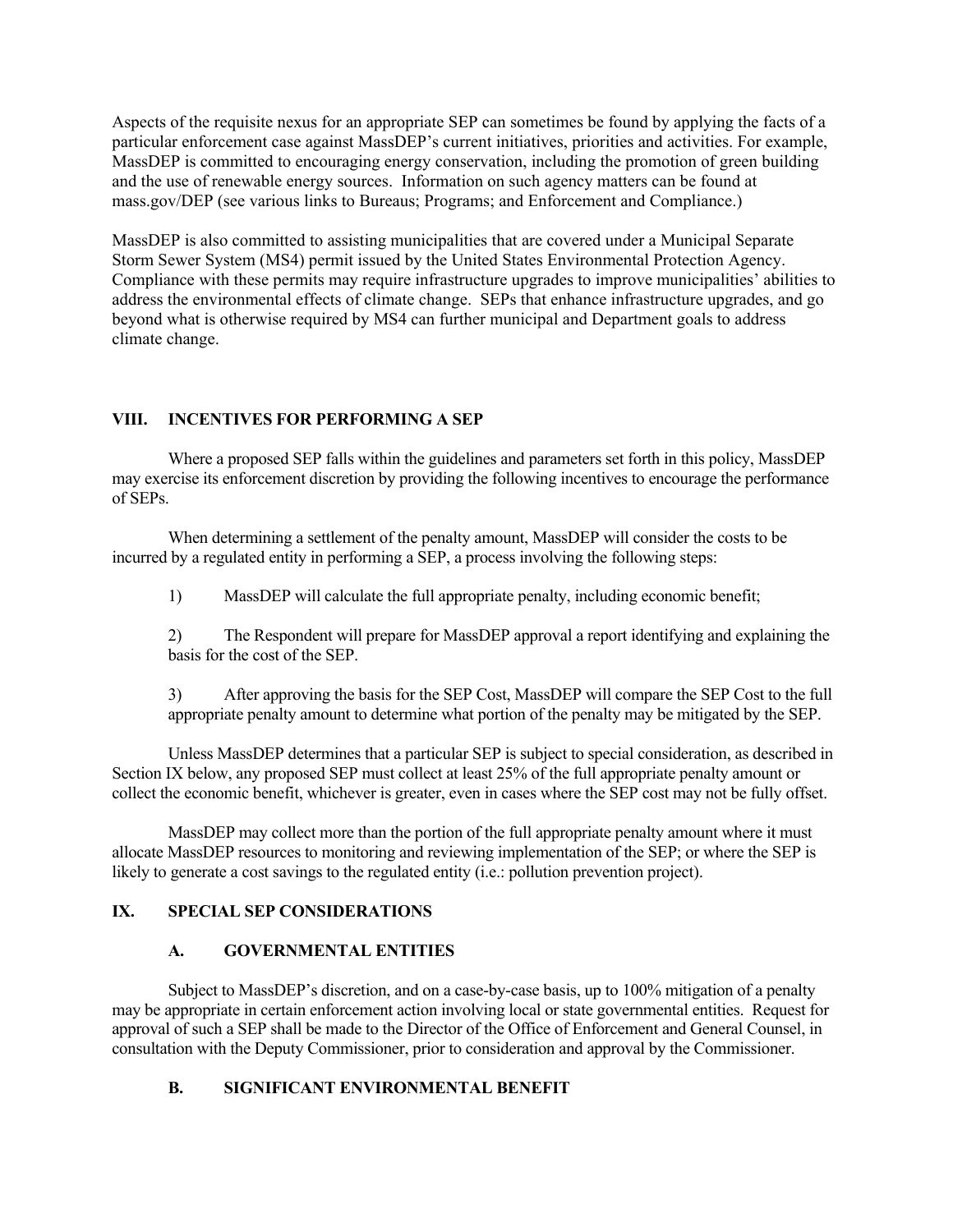When a Regional Director determines that the cost of implementing a proposed SEP is greater than the assessed penalty amount and will provide environmental benefit that significantly outweighs the benefit to be derived from the deterrent effect of a cash penalty, a SEP may be considered for up to 100% mitigation of the penalty. Request for approval of such a SEP shall be made to the Director of the Office of Enforcement and General Counsel, in consultation with the Deputy Commissioner, prior to consideration and approval by the Commissioner.

#### **X. FAILURE OF A SEP AND STIPULATED PENALTIES**

MassDEP will, pursuant to the terms of an ACO, require the regulated entity to pay a stipulated penalty for failure to fully or timely complete a SEP in a satisfactory manner. The determinations of whether the SEP has been satisfactorily completed (i.e., pursuant to the terms of the agreement) and whether the regulated entity has made a good faith, timely effort to implement the SEP is at the sole discretion of MassDEP.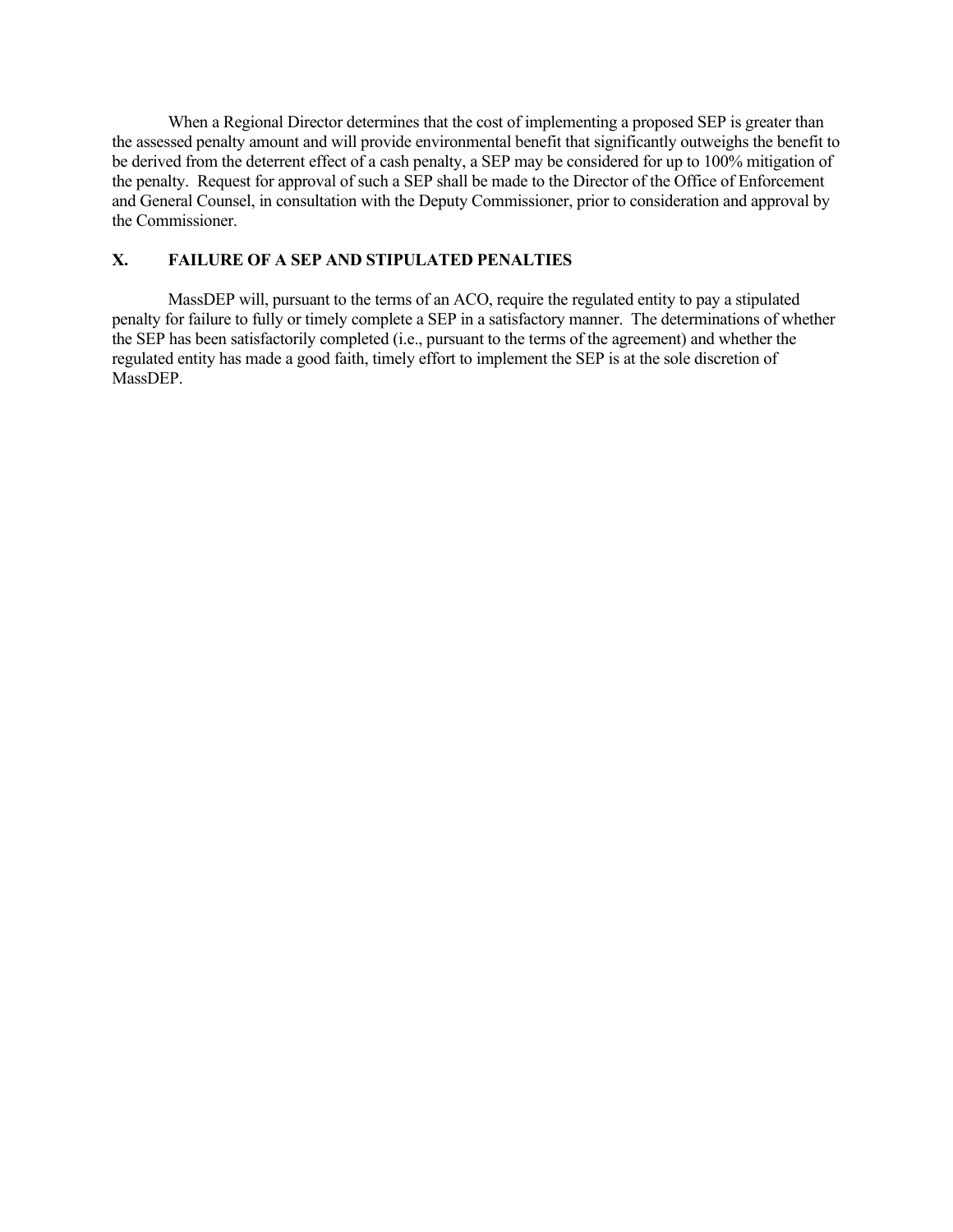## **Examples of MassDEP Approved Supplemental Environmental Projects (SEPs) (all SEPS are reviewed for consistency with the Department's SEP Policy) updated 10/16/2020**

## **Local Emergency Rescue Efforts Supported by Company SEABOARD FOLDING BOX CORP.**

#### *Hazardous Waste*

Company that Department found in violation of multiple hazardous waste management laws proposed to purchase protective equipment for Fitchburg Fire Department's Hazmat &Technical Response Team, a FD unit that conducts time sensitive emergency hazmat related rescues.

# **Donation to Trust Will Benefit Public Waterfront Access**

## **DWF 313 CONGRESS, LLC**

*Waterways* 

Where building lacked required facilities of public accommodation in filled public tideland site on the Boston Waterfront, Respondents agreed, among other things, to contribute funds to the Children's Museum Wharf Expendable Trust, the purpose of which is to enhance, maintain and activate the public's water related rights in the Fort Point Channel area.

## **Company Purchases Response Equipment for Local Fire Departments SUTTLES TRUCK LEASING, LLC**

*Hazardous Waste Industrial Wastewater UST* 

To address multiple violations of hazardous material, industrial wastewater, and UST laws at its facility, Respondent agreed, among other things, to provide funding for three local Fire Departments in to enhance their coordinated and overall emergency response capability, and to fund the delivery of training regarding Hazardous Materials Cargo Truck incidents.

## **Army National Guard Proactively Addresses Asbestos Abatement MASS. ARMY NATIONAL GUARD**

*Asbestos*

Improper asbestos removal at residential barracks resulted in settlement that included the scheduling and implementation of proper asbestos abatement at several buildings on site that had not been initially targeted for renovation or asbestos removal.

## **Household Hazardous Waste Collection Supported by Local Company OPTOMETRICS CORP.**

#### *Hazardous Waste*

Case concerning multiple violations of hazardous waste management laws included as part of settlement Respondent's purchase of equipment for the Town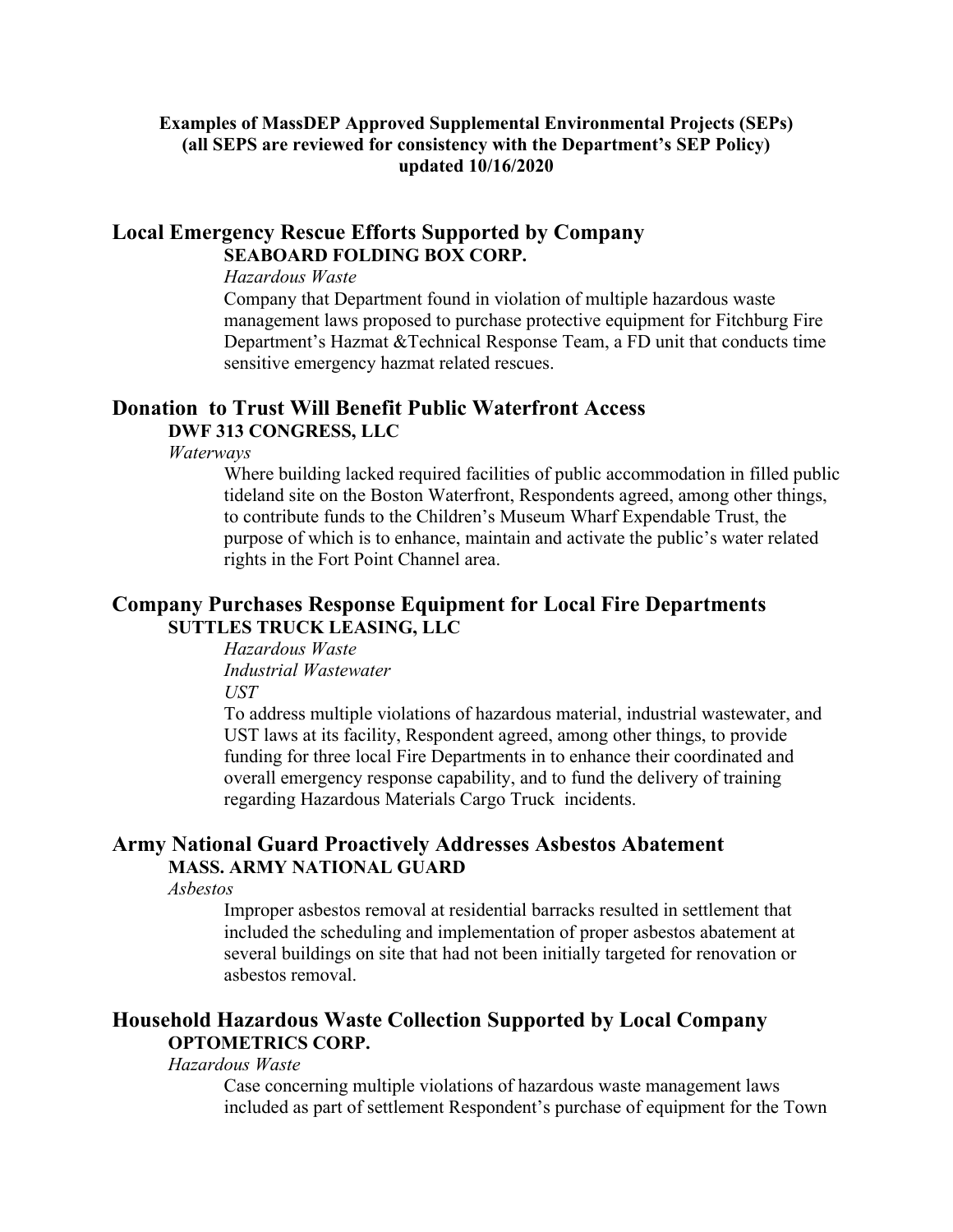of Ayer to assist Town in running the Devens Regional Household Hazardous Products Collection Center.

# **Planting and Monitoring of New Salt Marsh Will Support Marine Life, Mitigate Flooding, and Improve Water Quality**

**PAMELA AVEDISIAN, et al.** 

*Wetlands Waterways*

*Clean Water Act* 

Where the demolition of a commercial building in Saugus adversely impacted adjacent wetlands and waterways, Respondent agreed to settlement that included creation of a salt marsh at the site, and committed to monitoring marsh function for five (5) years.

# **Railroad to Provide Asbestos Training**

## **PAN AM RAILWAYS, et al.**

## *Asbestos*

After MassDEP's discovery of improperly removed and disposed asbestos containing tiles at site in Ayer, Respondent agreed to settlement that included comprehensive asbestos training for company employees, as well as for municipal workers employed by the Town of Ayer.

# **Company to Fund Rain Gardens along Malden River MASSACHUSETTS ELECTRIC CO.**

#### *Clean Water Act*

In the wake of unpermitted discharge of drilling fluids into a freshwater tidal portion of the Malden River, company agreed to include in settlement a commitment to fund the design and construction of a series of rain gardens along that river. Such gardens absorb and filter discharge and have a mitigating effect on surface water pollution.

# **Acquisition of Environmentally Valuable Parcel in Eel River Watershed Will Help Preserve Rare and Endangered Species**

# **WHIPS FARM TURST, et al.**

*Wetlands* 

Following the cutting of approx. 1.75 acres of bordering vegetated wetlands at the Whig Farm Trust property, Respondent resolved case by including in settlement a donation to support the Nature Conservancy's acquisition of a 36 acre parcel, which is valuable habitat for endangered and rare species, in the watershed where the cutting occurred.

# **Installation of Series of Controls at Resource Area will Improve Water Quality of Nashua River**

**LEOMINSTER PROPERTIES, LLC**

*Wetlands*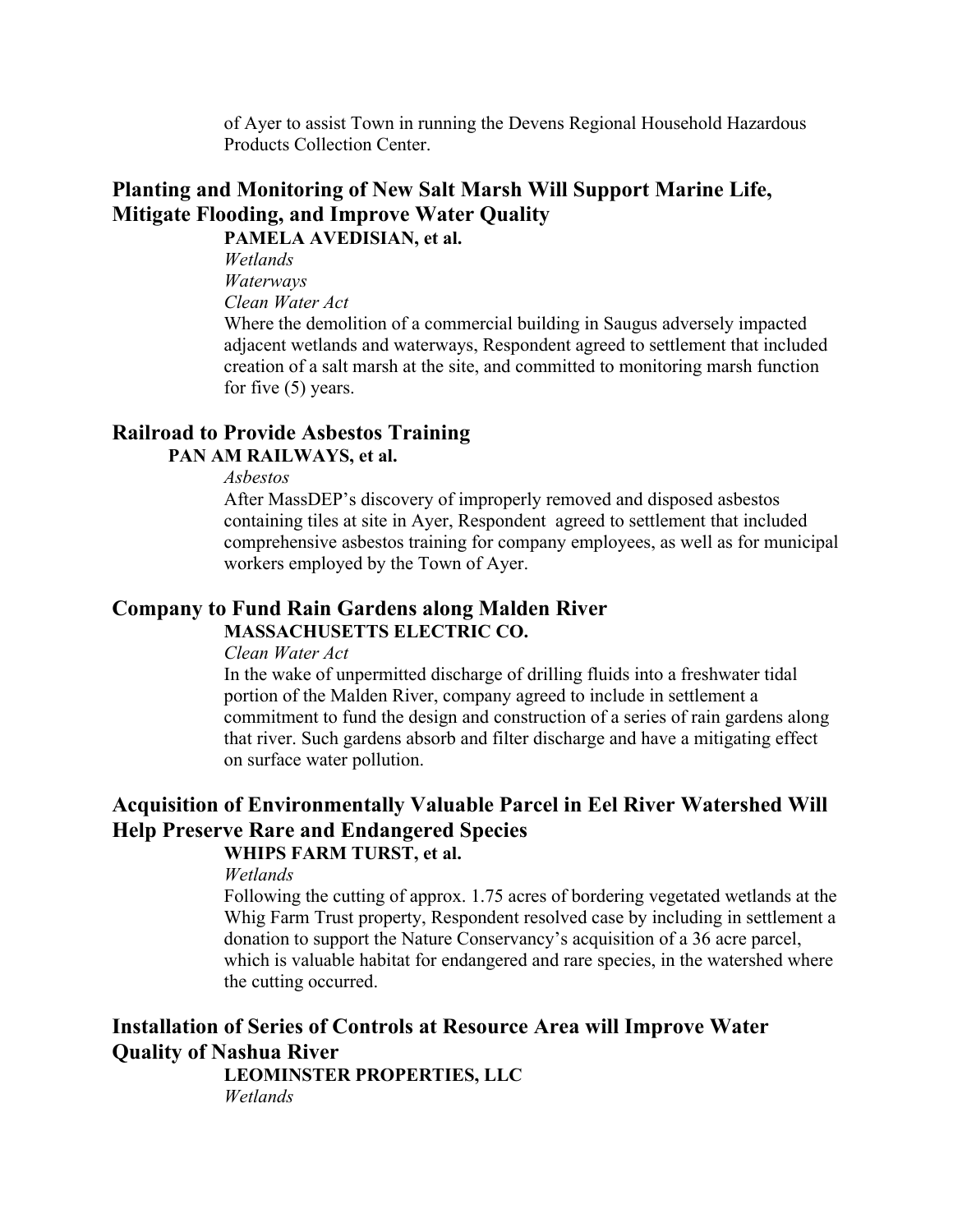In order to resolve allegations of violations concerning wetlands at its property in Leominster, and in addition to required restoration activities, Respondent agreed to pay for the design and installation of a set of rain gardens, infiltration trenches, and erosion controls that will mitigate discharge into the Old Frog Stream in Leominster, and that will ultimately enhance water quality in the receiving waters of the Nashua River.

## **Buzzard's Bay Water Quality to Be Monitored F/V MAYFLOWER/F.A.T. FISHING CORP.**

*Hazardous Materials*

*Clean Water Act* 

After unreported release of dyed fuel oil was discharged from a commercial fishing vessel to surface waters of New Bedford Harbor, Respondents agreed as part of the settlement to provide funding for an established water quality monitoring program administered by the Buzzard's Bay Coalition, which samples surface water in New Bedford Harbor and Buzzard's Bay.

# **Company to Improve Fire Department's Ability to Track and Respond to Industrial Wastewater Discharges**

**BOUTWELL, OWENS & Co., Inc.** 

*Hazardous Waste*

*Industrial Wastewater* 

Where Department brought case to address generation of excessive amounts of waste oil, and discharge of low pH wastewater into a local system, company agreed to purchase computer equipment for use by Fitchburg Fire Department, which will improve the FD's ability to handle industrial wastewater discharge incidents.

# **Hazardous Waste Case Resolution Includes Emergency Response Equipment for Shirley Fire Department**

## **THERMO-FAB CORP.**

## *Hazardous Waste*

Company agreed to purchase portable radios and gas detection meters for local Fire Department as part of settlement of case involving allegations of multiple violations involving hazardous waste management and paint spraying.

## **Fire and Police Departments to Receive Response Training and Equipment DANA TRANSPORTATION/SUTTLES TRUCK LEASING**

*Hazardous Waste*

*UST* 

As part of settlement of an action related to the release of nitric acid that triggered a widespread emergency response, including the evacuation of an elementary school, and after discovering mismanagement of USTs, and in an effort to assist in the provision of prompt emergency response services from local police and fire departments, Respondent agreed to fund a "reverse 911" system for the Grafton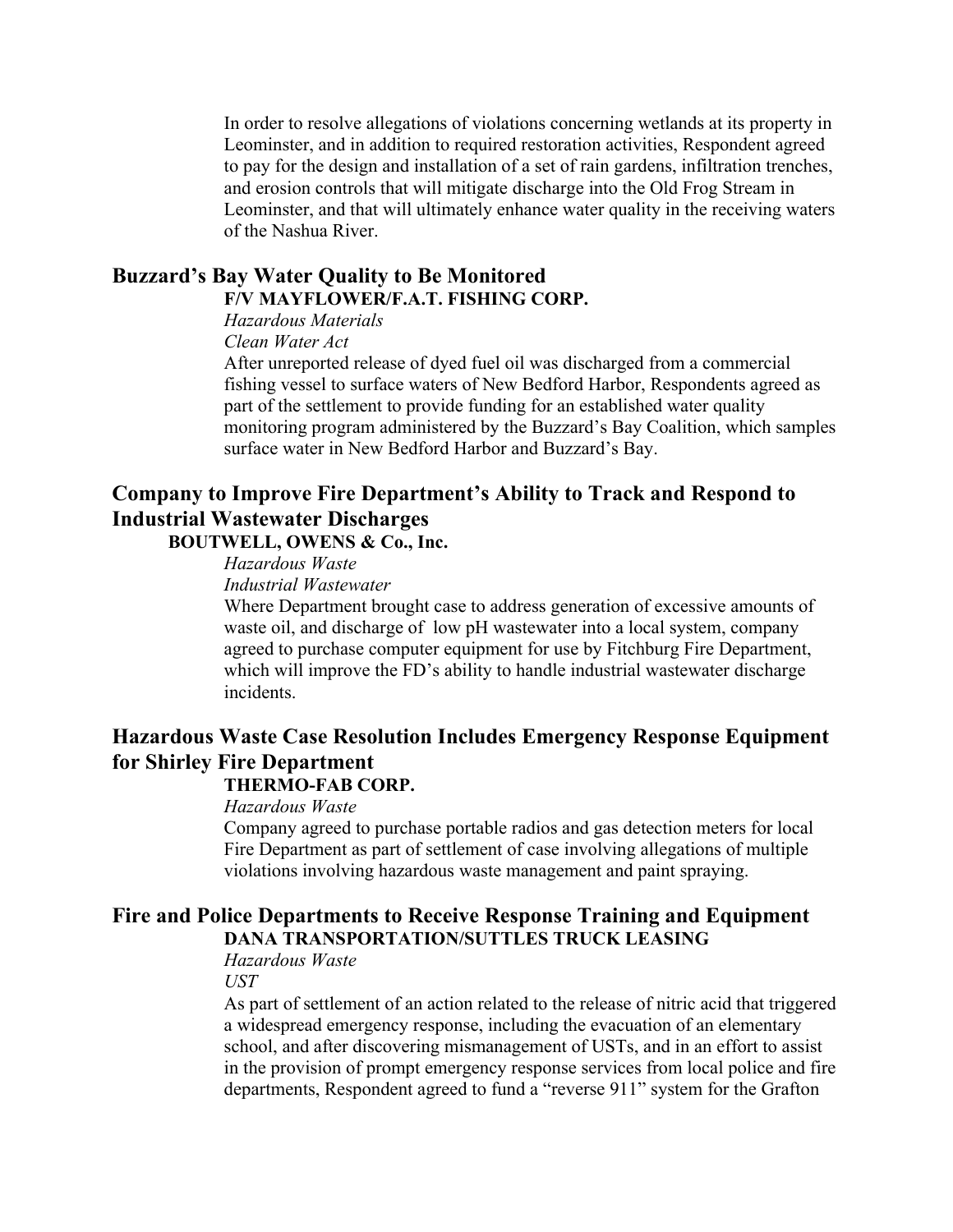Police; provide a thermal imaging unit for the Grafton Fire Dept; and fund emergency responder 'haz-mat' cargo tank training for several local police departments in the Grafton area.

## **Enhanced Street Sweeping Services to Benefit Town GLOWACKI CONSTRUCTION & SONS, INC., et. al.**

*Hazardous Waste*

*Solid Waste*

Multi-media inspection of construction, salvage, and landscaping operation revealed problems with several matters including solid waste management. Respondent, apart from committing to comply with applicable laws, provided thousands of dollars worth of street sweeping services to Town of Nantucket.

#### **Rain Garden will Help Control and Purify Storm Water Run-off MASS. WATER RESOURCES AUTHORITY**

*Clean Water Act*

*Hazardous Materials* 

Where MWRA failed to respond to three alarm signals emitted from a CSO facility in Cambridge that resulted in an unreported discharge of oil and pollutants to waters of the Commonwealth, settlement included funding for the construction of a rain garden that will infiltrate stormwater run-off from an impervious lot adjacent to an elementary school.

## **Police Get Help to Address Emergency Situations SAINT GOBAIN CONTAINERS, Inc.**

*Hazardous Waste TURA Wastewater*

After failing to apply for and obtain a sewer connection permit, and after MassDEP discovered multiple hazardous waste violations, the company included in its settlement a commitment to provide equipment for local police to better respond to sewer overflows, hazardous waste or materials discharge, and other such large scale emergencies.

#### **Town to Install Protective Catch Basins TOWN OF CANTON**

#### *Solid Waste*

After correcting violations associated with its leaf and yard waste at its closed landfill, the Town agreed to install protective catch basins at critical points on its site in order to better manage solid and yard waste that threaten the waters of the Commonwealth.

## **Company to Support Public Service Announcement Regarding Timely Report of Spills**

**NEDT (New England Disposal Technologies)**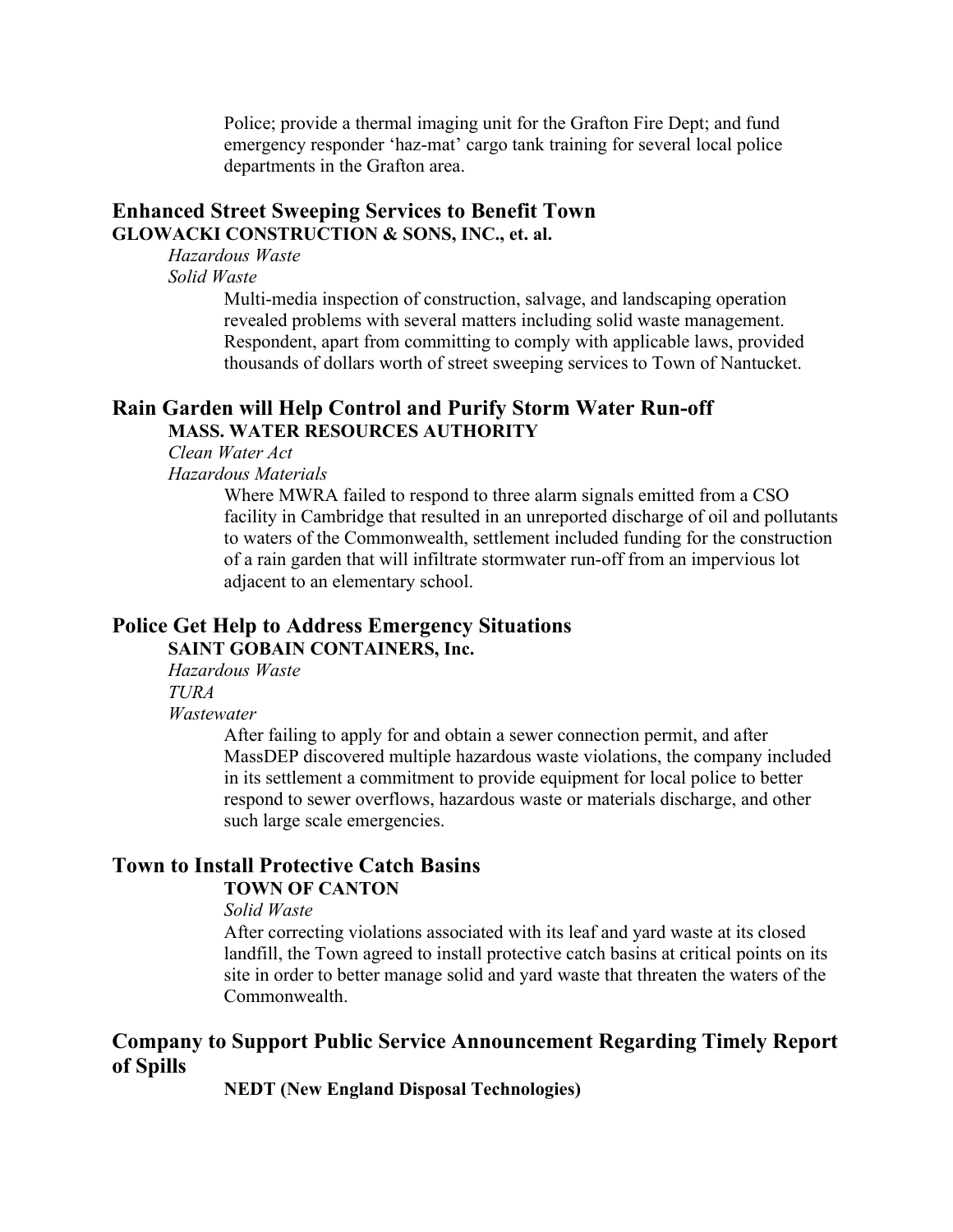#### *Hazardous Materials*

In a case involving G.L. ch. 21E violations concerning failure to notify of a truck spill, NEDT agreed to purchase local radio air time for public service announcements ("PSAs") on the requirements and importance of timely reporting regarding the release of oil or other hazardous material to MassDEP. The PSAs will run during the time period within which long distance truck hauls typically occur.

## **Company to Assist Local Fire Department NEW ENGLAND PRECISION GRINDING**

#### *Hazardous Waste*

In a case involving multiple G.L. ch.21C violations, including alleged failure to file an emergency response plan with municipal and state officials, New England Precision Grinding agreed to a settlement that included purchasing emergency response related equipment for the Holliston Fire Department.

## **Fire Department Receives Hazardous Materials Clean up Equipment WeCare TRANSPORTATION, LLC**

#### *Hazardous Materials*

An unreported spill involving the company's delivery truck was settled with an agreement that included the provision of absorbent pad materials and other hazardous materials response equipment to the Pittsfield Fire Department.

## **Asbestos Training Made Available to Employees**

## **EDWARD'S Corp., LLC**

*Asbestos*

In a case concerning multiple violations of asbestos regulations, the Edwards Corp. agreed to provide specialized asbestos training to employees of ABC Disposal Co., in order to increase the awareness of workers engaged in the disposal business, and to ensure that they properly respond to situations where they may discover illegally disposed asbestos.

#### **Town Staff Trained on Environmental Compliance TOWN OF WESTPORT**

## *Wetlands*

Where Town engaged in the alteration of a barrier beach, settlement included written protocols developed by a third party consultant, implementation of which will assist Town employees to comply with coastal wetlands and other environmental regulations.

#### **Upgraded Equipment Protects Environment and Saves Money DECAS CRANBERRY PRODUCTS, Inc.**

*Water Pollution TURA Hazardous Waste, et al.*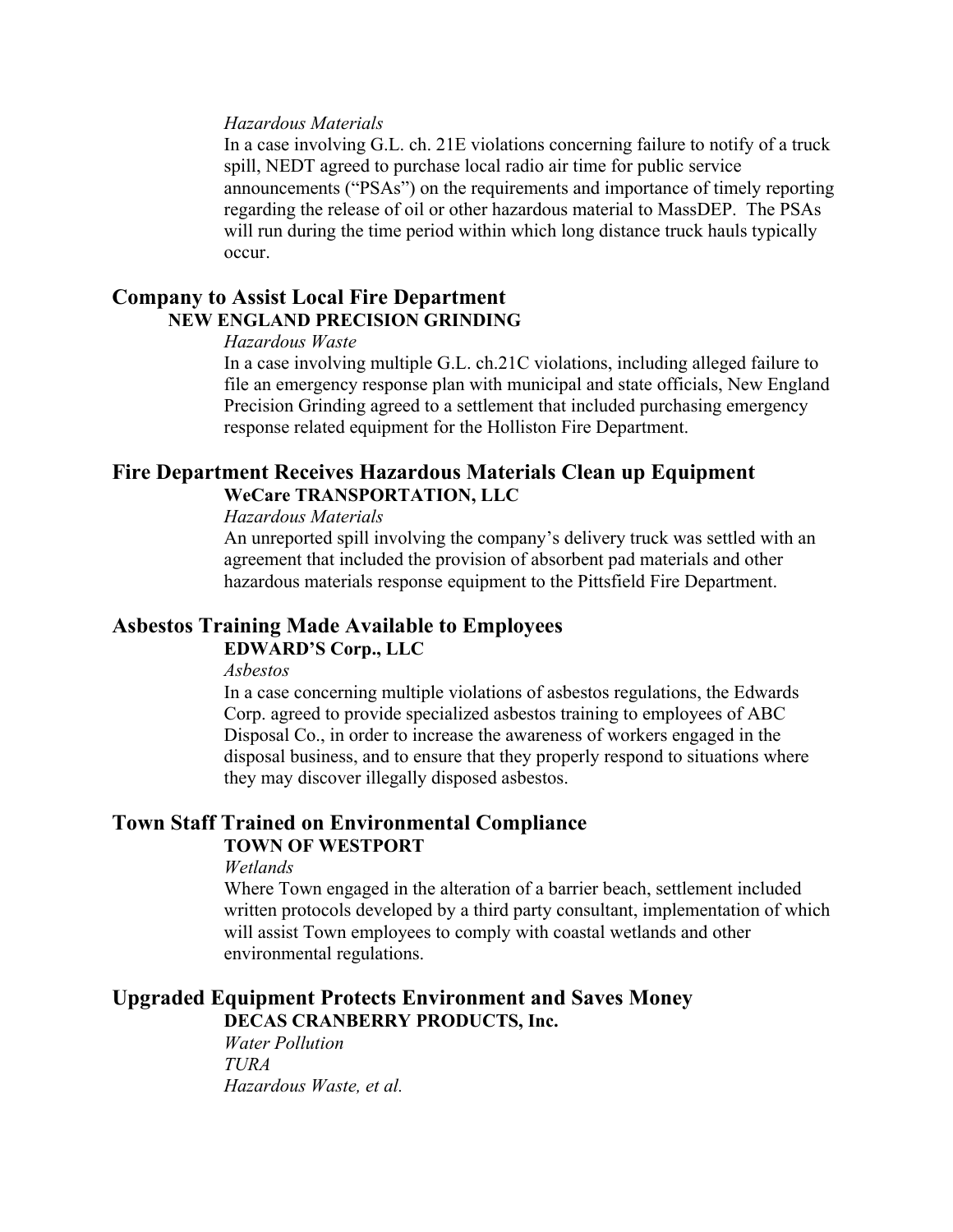After a multi-media inspection found multiple violations associated with wastewater discharge, company agreed to install improved treatment system and install better functioning pumps to reduce electricity use.

## **Phragmites Eradicated at Local Beach CITY OF BEVERLY**

*Wetlands*

After City engaged in unpermitted work in wetlands, City agreed to a settlement that include phragmites removal and native species beach planting at local Beach.

# **Wastewater Treatment and Turbine Retrofitting Reduce Discharge and Emissions**

## **CRANE & COMPANY**

*Hazardous Materials Wastewater*

MassDEP was not timely notified of a significant waste water release caused by a failed metering pump failure and that resulted in a fish kill. Settlement included installation of on-line waste water treatment monitor that will provide early warning, and a retrofit of facility steam turbine that will, among other things, reduce emissions of mercury, a neuro-toxin that collects in fish tissue.

## **Company to Take Precautions and Educate Public Regarding Waste Site Cleanups**

#### **POTTLE'S TRANSPORTATION, Inc.**

*Waste Site Cleanup*

After Pottle's Transportation, Inc. failed to notify in a timely manner a release of diesel fuel and failed to perform an Immediate Response Action, it agreed to install a truck computer macro that will provide immediate release notification to drivers, publish a news article detailing the importance of timely reporting, and distribute 'release notification' stickers and cards to all drivers.

## **Company to Educate Employees and Public on Dangers of Asbestos S&L ROLLOFF SERVICE, Inc.**

*Asbestos* 

After improperly transporting asbestos, S&L Rolloff Service, Inc. agreed to place additional warning labels on waste containers, conduct asbestos training for employees, and provide educational information to its customers.

## **Company to Fund Implementation of Alternative Energy Source WELLESLEY ROSEWOOD - MAYNARD MILLS, LP**

*Air Quality*

*Industrial Wastewater*

After violating its existing air quality plan approval by burning oil in its boilers as opposed to natural gas, and operating an industrial wastewater pre-treatment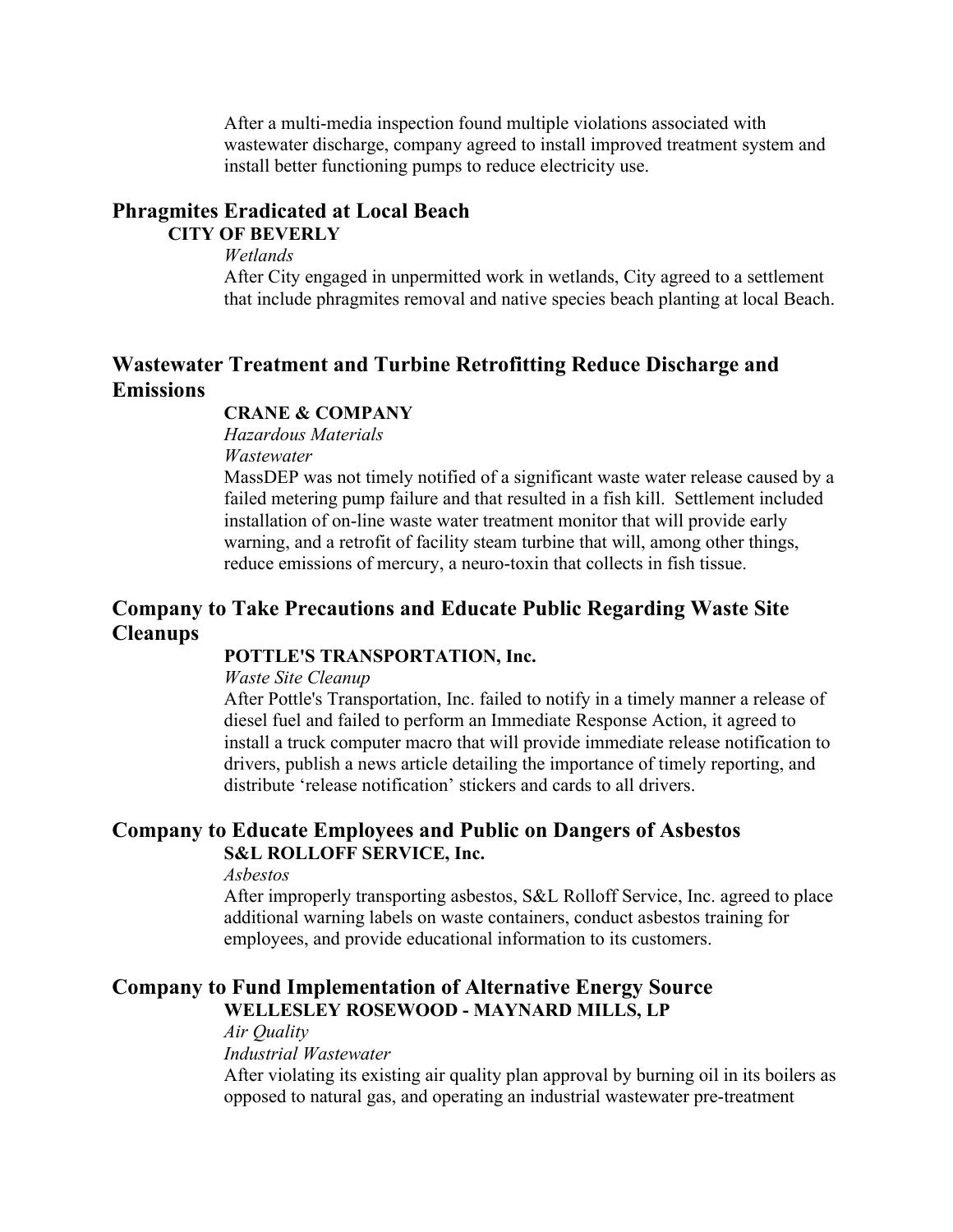system without having a licensed operator, Wellesley Rosewood - Maynard Mills, LP agreed to purchase components to assist a commercial occupant of its mill building to produce hydrogen for use in its operations. This hydrogen will be used to fuel a hydrogen generator and will also power a shuttle bus for employees and visitors travelling to and from the local commuter station to the mill building itself.

## **City to Receive Funding for Improving Brownfield GIS Project CLARK UNIVERSITY**

## *Hazardous Materials*

Clark University personnel, while attempting to combat heating oil vapors in a student residence, engaged in certain hazardous materials related activities without required notification or approval. As part of a settlement, the University agreed to improve Worcester's Brownfields GIS project, which is a mapping system showing sites where releases of oil or hazardous material have occurred.

## **Fire Department and Coalition for Buzzards Bay to Receive Boat Slips FAIRHAVEN SHIPYARD & MARINA, RODMAN CANDLE WORKS REALTY LLC**

*Wetlands Protection Act Waterways*

After Fairhaven Shipyard & Marina expanding approx. 6000 square feet beyond the authorized footprint licensed by MassDEP, respondent agreed to provide, for five years, boat slips to the Fairhaven Fire Department and the Coalition for Buzzards Bay.

## **Company to Reduce Heavy-Duty Fleet Emissions and Assist Sterling Fire Department**

## **PANDOLF PERKINS Co.**

*Air Quality*

*Hazardous Waste Management*

*Water Management*

Following numerous violations of Massachusetts environmental laws, Pandolf Perkins Co. agreed to support the local Fire Department in its overall response to hazardous material events by installing catalytic oxidation control devices on the company's heavy-duty vehicles.

## **Town to Fund Publication of Water Quality Protection Pamphlet TOWN OF AUBURN**

#### *Water Quality*

As a result of enforcement involving the discharge of untreated sanitary wastewater, the town of Auburn provided funds to the Blackstone River Coalition to publish and distribute a Coalition pamphlet called 'A Homeowner's Guide to Protection Water Quality in the Blackstone River Watershed.'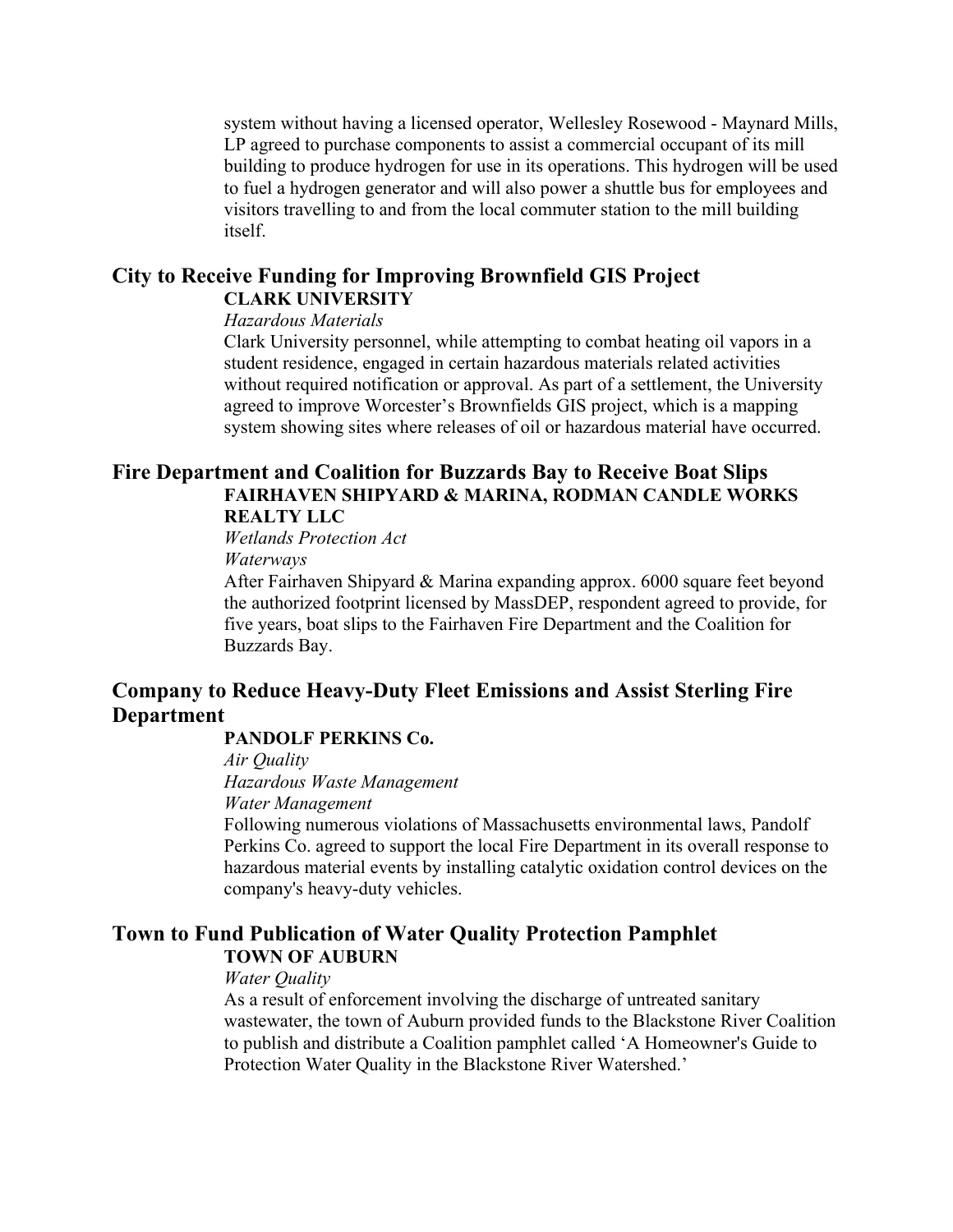## **Town to Further Regionalize Collection of Certain Wastes TOWN OF SOUTH HADLEY**

#### *Solid Waste*

*Hazardous Waste*

After South Hadley failed to address illegal disposal of street sweepings and catch basin cleanings, the Town agreed to increase its capacity to collect of household hazardous waste and bulky items generated in locales adjacent to the Town.

## **Town Solid Waste Transfer Station to Train Employees on Asbestos Handling TOWN OF DUXBURY**

*Solid Waste* 

.

In response to Solid Waste violations regarding asbestos at its transfer station, the Town of Duxbury agreed to fund asbestos inspector training at its transfer station. Such training will educate and enable employees to properly identify and manage asbestos containing materials.

## **Airport to Retrofit Diesel Equipment BARNSTABLE AIRPORT**

*Air Quality Hazardous Waste* 

*Groundwater Discharge*

After the Airport failed to perform required annual tests on stage II (vapor recovery) controls on its gasoline dispenser, and engaged in other unpermitted activities related to the washing of airplanes, it agreed to retrofit large pieces of industrial equipment for more efficient use and to limit air emissions.

# **Airline to Fund Research, Education and Projects Regarding Cape Water Resources**

## **HYANNIS AIR SERVICES, Inc.**

*Air Quality Surface Water Discharge Ground Water Discharge*

After Hyannis Air Services Inc. failed to register as a generator of hazardous waste and discharged de-icing and aircraft washing fluids without a permit at Barnstable Airport, it agreed to fund, through the Massachusetts Environmental Trust, research, education and other projects designed to protect, improve or restore water resources on the Cape, while also implementing Best Management Practices at the Airport and preventing future environmental discharges.

# **Company to Assist Department of Public Works with Household Hazardous Waste Management**

**PRIDE PLAZAS, Inc.**  *Solid Waste*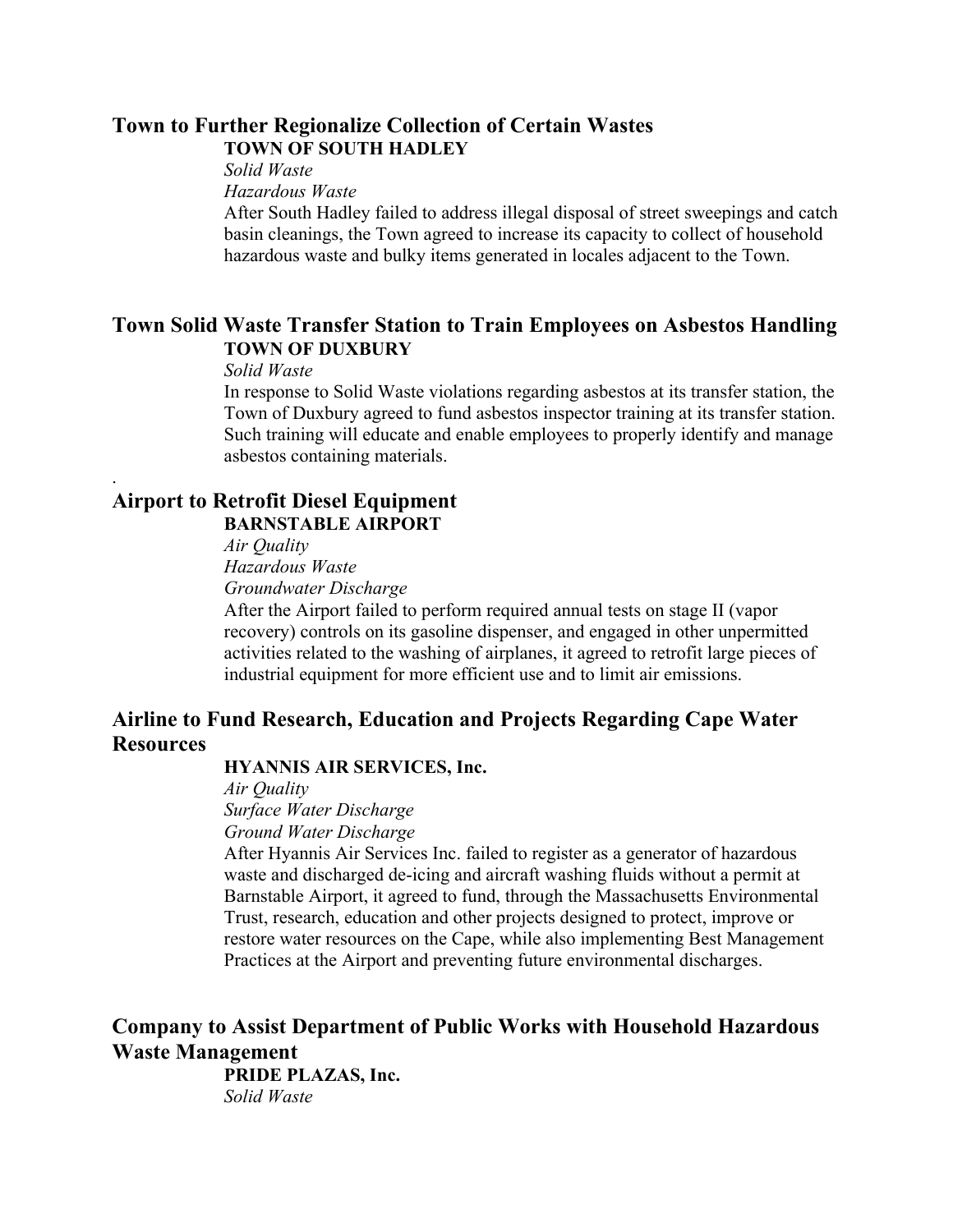Following Solid Waste violations at it Chicopee site, Pride Plazas, Inc. agreed to provide financial assistance to the Chicopee Department of Public Works for household hazardous waste management and collection activities.

## **Russian-Speaking Auto Recyclers to Receive Translated Hazardous Waste Management Fact Sheets**

## **BOULEVARD AUTO PARTS AND SALES**

*Hazardous Waste* 

For improper handling and storage of hazardous waste at its auto recycling facility, Boulevard Auto Parts and Sales agreed to pay for translation of MassDEP's hazardous waste management fact sheets into Russian for distribution to other local auto recyclers whose employees speak Russian.

## **Massachusetts Water Resource Authority to Retrofit Diesel Fleet to Reduce Emissions**

#### **MASSACHUSETTS WATER RESOURCE AUTHORITY**

#### **Deer Island Waste Water Treatment Facility**

*Air Quality*

After the Massachusetts Water Resource Authority failed to meet a key compliance date regarding its Deer Island facility's Air Quality final operating permit, the MWRA agreed to retrofit some diesel powered vehicles with diesel oxidization catalysts to reduce diesel emissions.

## **Oil Company to Replace Customers' Home Oil Lines and Hardware TOWNSEND OIL COMPANY**

#### *Waste Site Cleanup*

Following a violation involving an oil leak at an Amesbury residence, the responsible oil-delivery company Townsend Oil Company agreed to the following: approx. 100 customers will have their current copper oil feed lines connecting their oil tanks to their boilers replaced with double-walled feed lines or oil shut-off safety valves at no charge. Both of these modern devices help to prevent oil leaks from damaging basements and the environment. Such installations are targeted in EJ and densely populated neighborhoods in and around former industrial sites.

## **Town to Receive Funding for Better Tracking of Local Conservation Restrictions**

## **P.J. KEATING, Inc.**

#### *Wetlands Protection*

After the discharge of stone dust from P.J. Keating's rock quarrying operation that caused wetlands violations, the company agreed to provide funding for the development, in concert with the Town of Shirley and the Mass Audubon Society, of certain baseline data for properties currently under conservation restrictions. This will help the Town to better protect and manage its natural resources and wetland resources areas.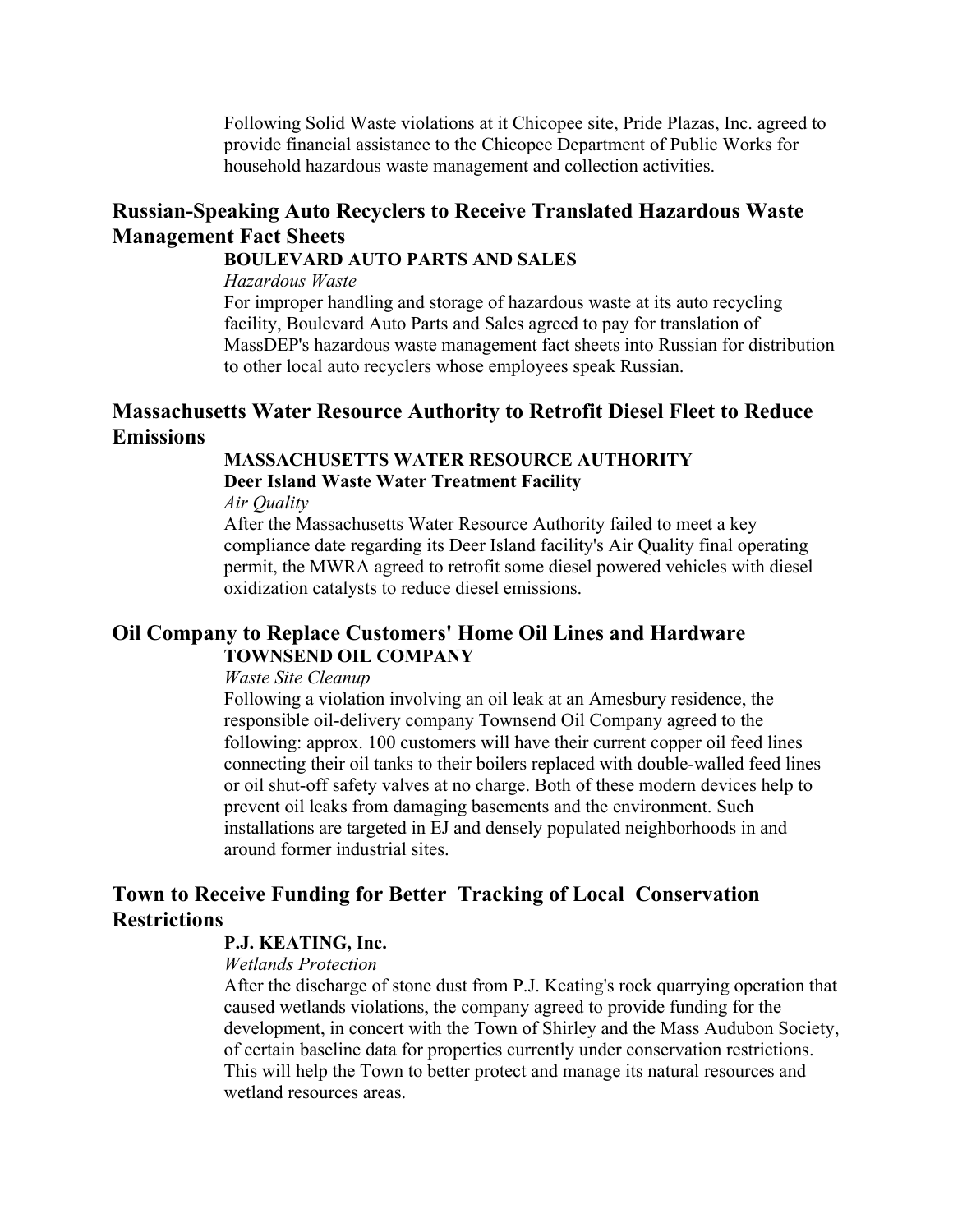# **Massachusetts Association of Conservation Commissions to Receive Funding for Horse Management Workshop**

## **M. and C. LOVE**

*Wetlands Protection*

Following unauthorized grading and filling of a wetlands buffer zone associated with constructing a horse stable, Mark & Cynthia Love agreed to establish a fund that will allow the Massachusetts Association of Conservation Commissions to develop and implement a workshop to address common horse management issues as they relate to wetland resources.

# **Municipal Water Supply Staff to Receive Training on Water Treatment Systems**

## **CITY OF CAMBRIDGE**

*Drinking Water*

The City of Cambridge agreed to develop and implement a training session for municipal water supply staff on laboratory procedures for process control and optimization of the City's water treatment system. This occurred in response to the City's unauthorized replacement of larger potassium hydroxide feed pumps at the City's Fresh Pond Water Treatment Plant.

# **River Coalition to Receive Funding for Stormwater and Low Impact Development Outreach Program**

## **LEDGECREST, Inc.**

*Wetlands Protection*

Following Wetlands violations at Arboretum Estates in Worcester, where inadequate erosion controls led to silt-laden runoff from soils discharged to a stream and bordering wetlands, Ledgecrest, Inc. agreed to provide funding to the Blackstone River Coalition to support a Stormwater and Low Impact Development Outreach Program.

# **Emergency Management Agency and Fire Department to Receive Laminated Emergency Planning Maps**

## **E.B. LUCE CORPORATION**

*Waste Site Cleanup*

Following the failure to report a release of oil in Worcester and failing to take immediate cleanup actions, E.B. Luce Corporation agreed to fund production of laminated emergency planning maps for the Worcester Emergency Management Agency and the Worcester Fire Department.

## **Mass Audubon Society to Receive Funding for Storm Water Runoff Outreach Project**

## **SCP FAMILY LIMITED PARTNERSHIP**

*Wetlands Protection*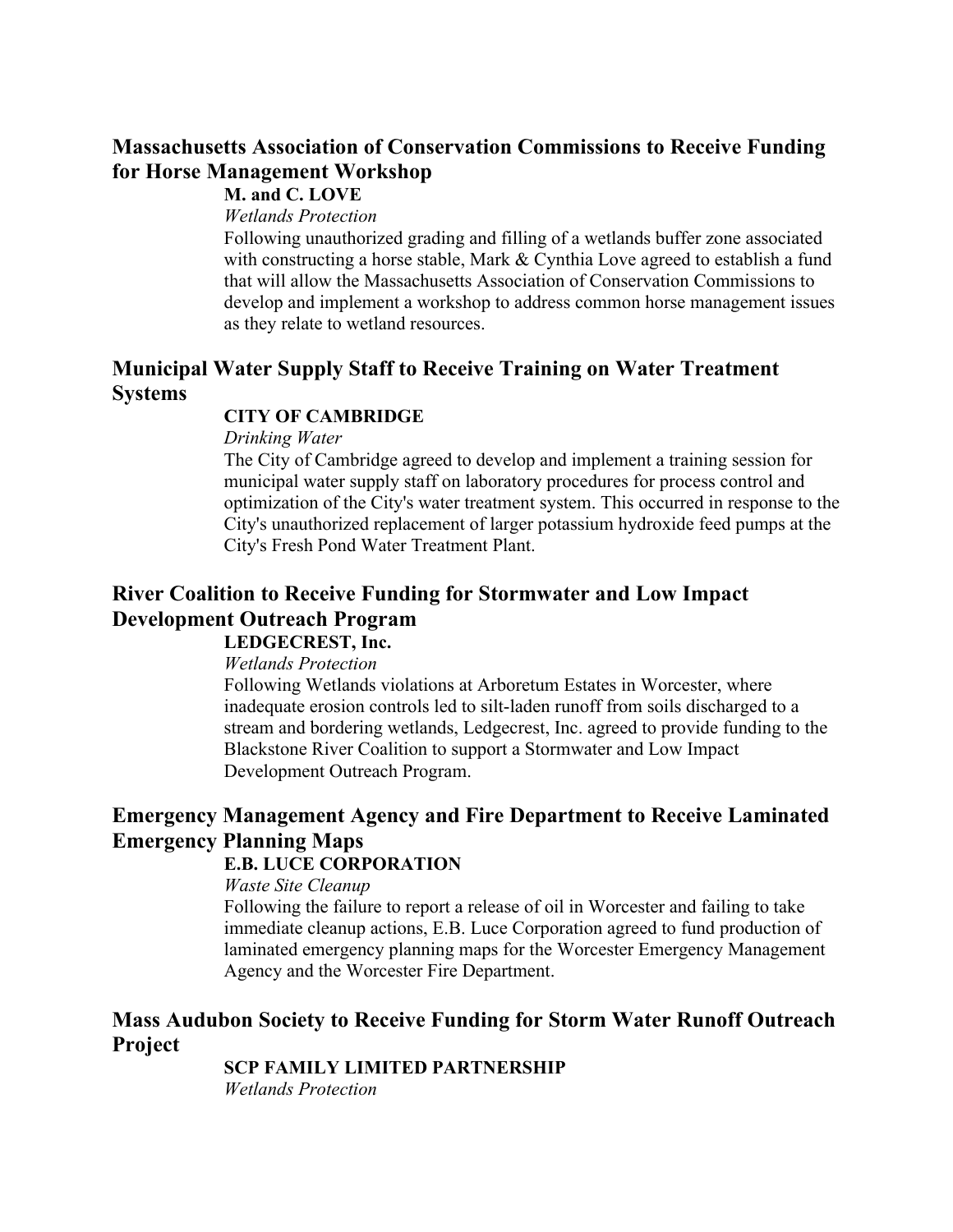SCP Family Limited Partnership engaged in unpermitted land clearing, which resulted in silt-laden runoff discharge, and damage to gradient streams, the Blackstone River and flood control aqueducts in Worcester and Auburn. To settle the case, SCP agreed to assist the Mass Audubon Society to develop and implement an outreach project for homeowners and small farmers that will allow them to properly manage storm water runoff, thereby mitigating the discharge of pollutants in the Blackstone River.

## **City to Advise Other Municipalities on Importance of Compliance with Waste Site Cleanup Regulations**

## **CITY OF TAUNTON**

#### *Waste Site Cleanup*

The City of Taunton agreed to publish an informational article detailing the noncompliance issues at an Activity and Use Limitation site, and also presenting steps that other towns and cities could take to avoid similar violations at other AUL sites. In addition, the City will prepare health and safety plans and soil management plans to be utilized at other City-owned AUL sites.

## **Auto Salvage Business to Develop and Implement Industry Best Management Practices**

## **STEWART'S AUTO SALVAGE, LLC**

*Solid Waste* 

*Hazardous Waste* 

Following Solid Waste and Hazardous Waste Management violations due to improper storage and management of waste oil and gasoline at its facility, Stewart's Auto Salvage, LLC agreed to develop and implement Best Management Practices for auto recycling and junkyards.

# **Company to Conduct Employee Training, Case-Study, and Seminar on Hazardous Materials Spills, and Springfield Fire Department to Receive Funding**

## **FRIENDLYS ICE CREAM CORPORATION**

*Hazardous Waste* 

Following a sulfuric acid spill at its wastewater treatment plant in Springfield, Friendlys Ice Cream Corporation agreed to re-train its employees on reporting oil and hazardous materials spills, and also to present a case-study of this spill at quarterly meetings of the Springfield and Wilbraham Local Emergency Commissions. In addition, Friendlys will host a free spill reporting seminar, contribute towards upgrading Wilbraham's emergency radio dispatch system, provide a fiber optic spool assembly that will repair the Springfield Fire Department's arson robot, and provide portable hazardous material decontamination equipment to the Springfield Fire Department.

## **Company to Switch Over to Clean Power**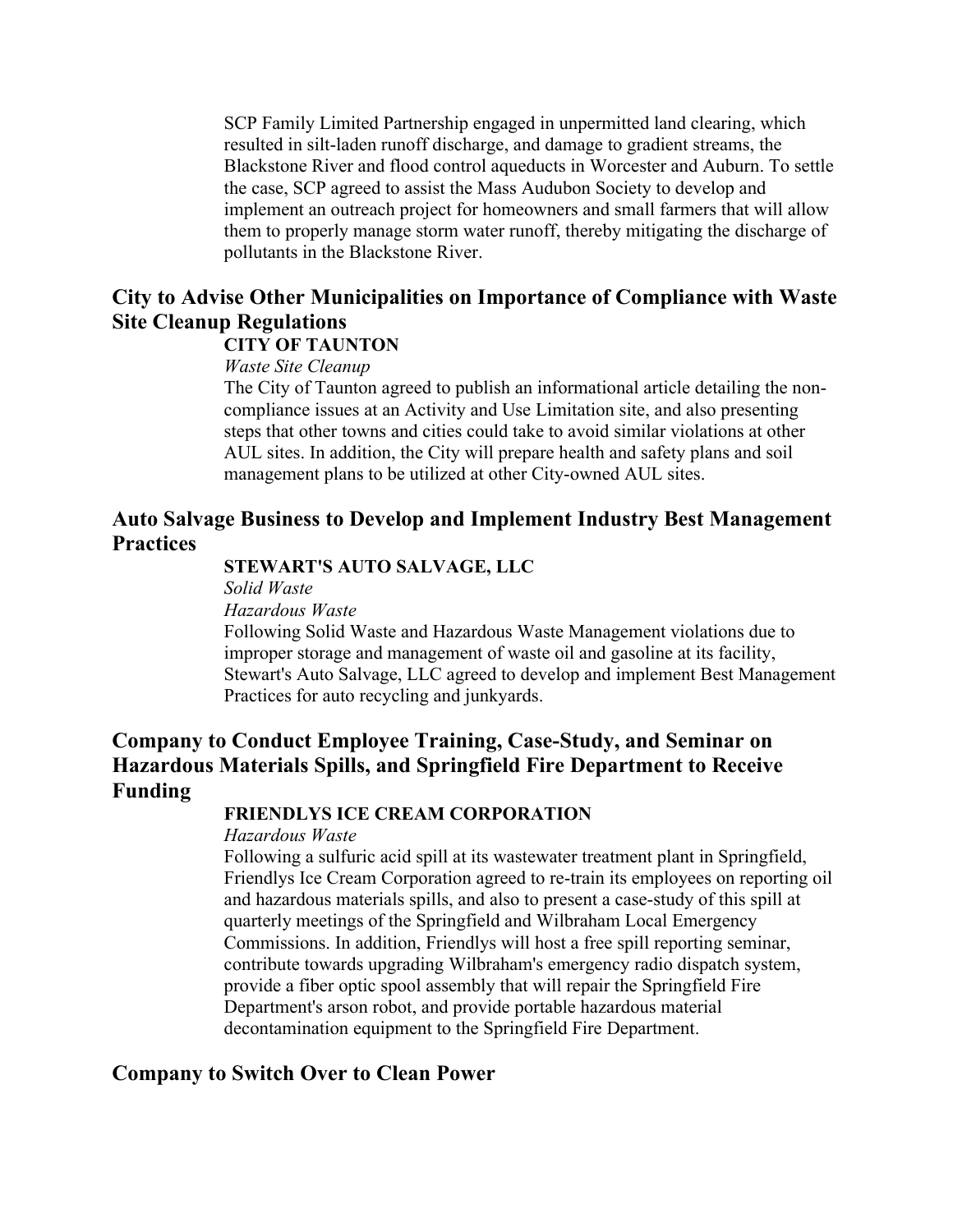#### **J.P. ROUTHIER & SONS, Inc.**

#### *Air Quality*

J.P Routhier & Sons, Inc. agreed to replace its diesel engine-generated power with electric line power distributed from the street. This is in settlement of a case involving the air quality violations in which the company installed and operated internal combustion engine generators for years without required approval.

## **Historical Building to Receive Insulation Overhaul HOPEDALE INDUSTRIAL CENTER, LLC**

#### *Asbestos*

Following the improper handling, storage and disposal of asbestos, Hopedale Industrial Center, LLC agreed to fund the proper removal of asbestos insulation and debris from the Little Red Shop, a historical building near the site and owned by the Town of Hopedale.

## **Schools and Water Treatment Plant to Receive Water Quality Testing TOWN OF BILLERICA**

#### *Drinking Water*

The Town of Billerica will conduct lead testing in school drinking water beyond the standard required, mitigate elevated lead levels if they are found, and conduct tests in its water treatment plant and water distribution system to determine whether N-nitrosodimethylamine is formed as a byproduct of chloramine disinfection of the water supply. These commitments are part of a case involving Billerica failure to obtain various water discharge permits and failure to adequately monitor and report on its wastewater treatment plant.

# **Brush and Wood Chips from Roadway Maintenance Projects and Library Materials to be Collected and Processed**

## **PINETREE POWER FITCHBURG, LLC**

#### *Air Quality*

After violating emission limits for various air pollutants by burning wood chips, landfill gas, and paper cubes, Pinetree Power Fitchburg, LLC agreed to perform collect and process brush and wood chips from various local roadway maintenance projects.

## **Taunton River Watershed Alliance to Receive Funding for Water Quality Project**

## **WAYSIDE FARMS (CAVENDISH PLACE LLP)**

#### *Clean Water Act*

Wayside Farms agreed to assist the Taunton River Watershed Alliance financially with their ongoing Water Quality Project for the Taunton River. This is part of the settlement of case involving Wayside's failure to obtain final plan approval for its permit prior to constructing its wastewater treatment facility in East Bridgewater.

# **Company to Retrofit Diesel Truck Fleet to Reduce Air Pollution**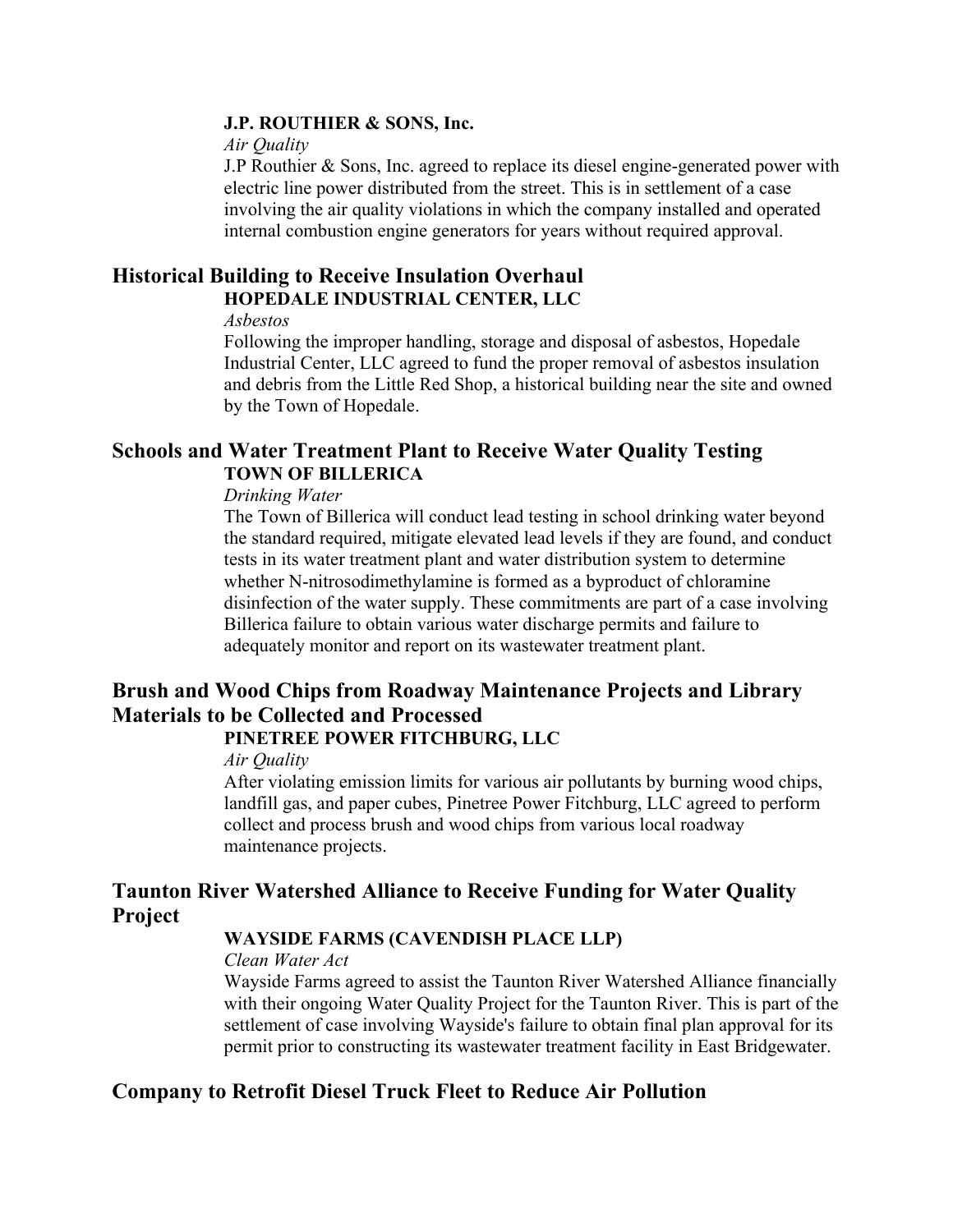## **NESTLE PREPARED FOODS COMPANY**

#### *Air Quality*

Nestle Prepared Foods Company agreed to retrofit certain diesel trucks associated with its Haverhill business to reduce air pollution. This is part of a larger settlement related to Nestle's acquisition of Joseph's Pasta Company's assets, which included a facility containing five volatile compound emitting steam kettles.

#### **Invasive Vegetation to be Removed CURTIS HILL ESTATES, Inc**.

#### *Wetlands Protection*

After construction without a permit caused the breach of Lamb's Pond Dam and washing away the downstream bank and exposing land underwater, Curtis Hill Estates, Inc. agreed to, among other things, develop of a Phase II Storm Water Management Plan and also to conduct a storm water outfall sampling plan. Additionally, they will assist Charlton Heritage Preservation Trust with the removal of invasive wetlands species called Asiatic Bittersweet.

# **Town to Educate Other Municipalities on Preventing Over Feeds Into Municipal Water System**

## **TOWN OF SPENCER**

*Water Quality*

After the Town of Spencer Water Department allowed an over-feed of sodium hydroxide into the municipal water system, the Town agreed to develop a report titled Lessons Learned that will be distributed to other municipalities to assist in preventing similar feed events.

# **Town to Receive Improved Recycling Capabilities**

## **R. BATES & SONS, Inc.**

#### *Solid Waste*

Following improper disposal of solid waste materials, Clinton-based contractor R. Bates & Sons, Inc. agreed to pay for a development and implementation of a plan to improve recycling practices at the Town of Clinton's Department of Public Works Yard.

## **Company to Conduct Public Training Sessions on Proper Treatment of Wastewater**

#### **CLEAN MACHINE POWER WASH, INC.**

#### *Industrial Wastewater*

To resolve wastewater discharge violations from power washing of U.S. Postal Service trucks, Clean Machine Power Wash, Inc. of West Springfield agreed to develop and conduct public training sessions in Hampden and Berkshire County on proper treatment of waste wash water.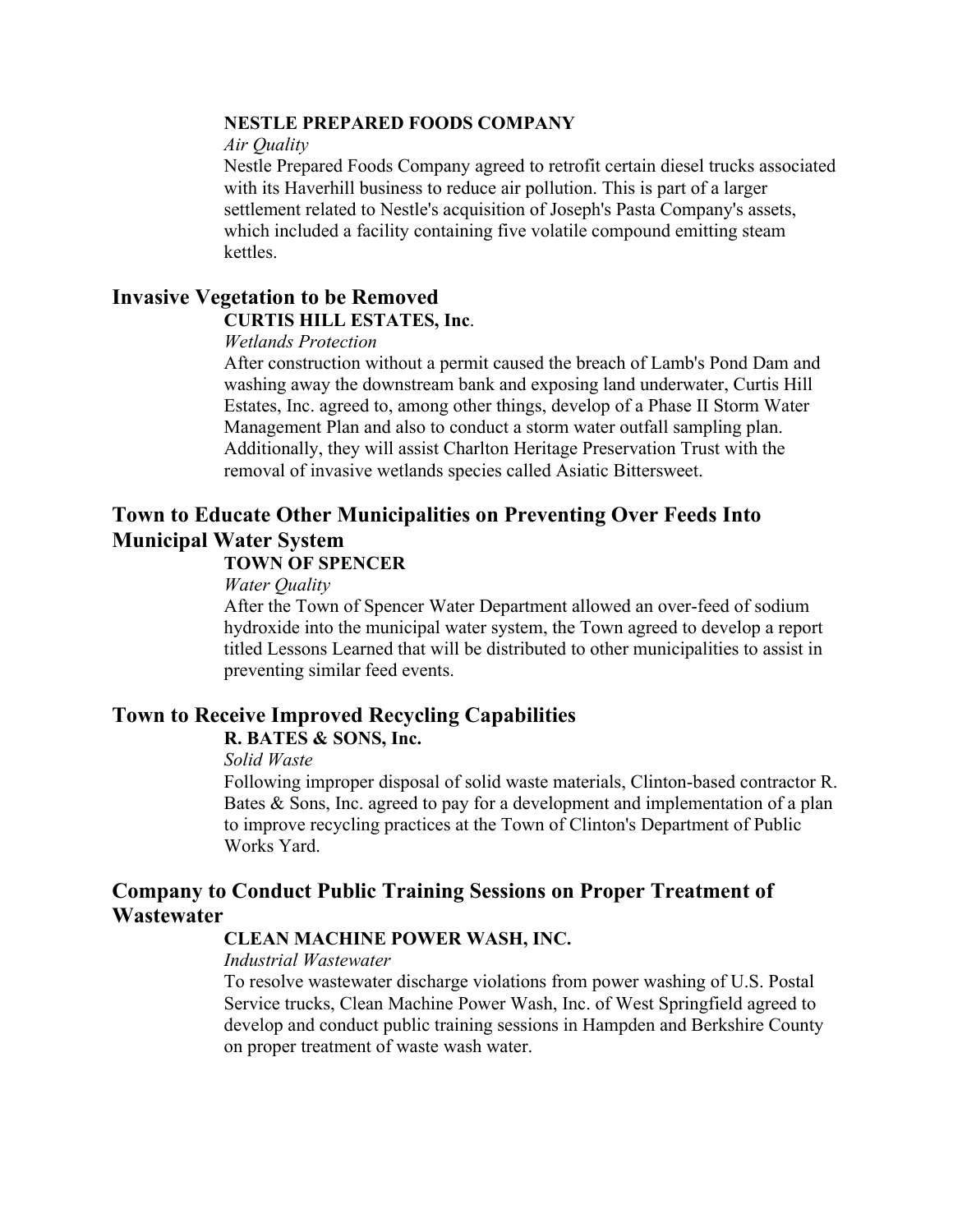# **Concrete Facility to Construct Protective Vegetation Buffer on Monatiquot River Bank**

#### **GRAZIANO, Inc. and M&G REALTY TRUST**

*Clean Water Act Wetlands Protection Solid Waste*  Graziano, Inc. agreed to construct a vegetated buffer between the Monatiquot River and its processing facility in Braintree, in addition to agreeing to reconfigure its storm water management system, cease industrial wastewater discharges and no longer accept and process solid waste, and properly manage its own hazardous waste.

# **MBTA to Provide Funding to South Boston Asthma Control Program MASSACHUSETTS BAY TRANSPORTATION AUTHORITY**

#### *Asbestos*

The MBTA entered into an amended judgment for the cleanup of asbestos and contamination at its former power plant in South Boston. In addition to paying a penalty and finishing the cleanup, the MBTA agreed to direct monies to the South Boston Asthma Control Program.

# **Westport River Watershed Alliance to Receive Funding**

#### **JOEL ALVORD**

#### *Wetlands Protection*

Joel Alvord of Westport entered into a consent order for various wetlands violations, including installing piles and other structures for a dock without a valid Order of Conditions or license. In addition to paying a penalty, Alvord agreed to provide funding to the Westport River Watershed Alliance to assist their work in wetlands and waterways.

## **State University to Conduct Asbestos Awareness Trainings and Replace Inefficient Traffic Lights With Energy Saving LED Lights UNIVERSITY OF MASSACHUSETTS/AMHERST**

*Air Quality*

*Hazardous Waste*

*Industrial Wastewater*

For improperly handling of asbestos at the French Hall Building and allowing six smoke excursions from three coal-fired boilers at its main facility, UMass Amherst entered into a consent order to pay a penalty and to perform various SEPs, including conducting six asbestos awareness trainings throughout western Massachusetts for municipal employees, and replacing all traffic lights on Commonwealth Avenue, Massachusetts Avenue and North Pleasant Street in Amherst with energy saving LED lights, as part of a pollution-reduction and energy-conservation plan.

## **Company Pays to Educate Public on Waste Oil Handling**